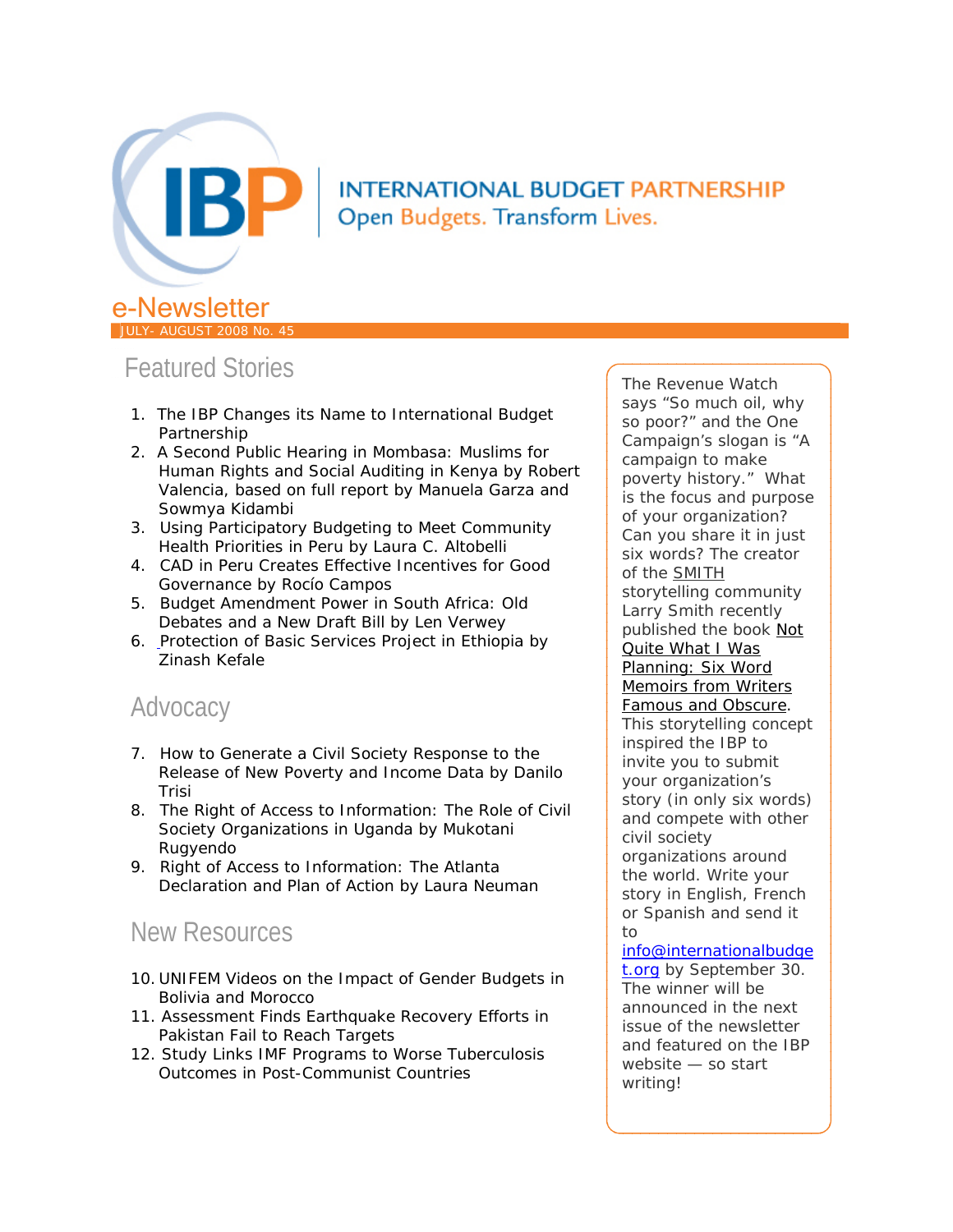13. Participatory Budgeting in Porto Allegre by the Sustainable Development Department/Latin American and the Caribbean Region of the World Bank

## **Conferences**

- 14. Right to Food and Governments Budgets Discussed in Workshop
- 15. Public Expenditure Tracking Conference in Azerbaijan
- 16. West African CSOs Participated in a Budget Advocacy Workshop

## Announcements

- 17. Job Opportunity in Tanzania
- 18. New IBP Staff

## **The IBP Changes its Name to International Budget Partnership**

As we celebrate our 10th anniversary, we are excited to announce that the International Budget Project is changing its name to the:

#### **International Budget Partnership**

Open Budgets. Transform Lives.

The shift from Project to Partnership symbolizes that our relationship with each of our partners is at the core of our work and will remain so in the future. Our new name is connected to a new tagline: Open Budgets. Transform Lives. The tagline represents not just our ongoing dedication to actively promoting budget transparency and citizen participation but also our intention to focus our efforts on ensuring that opening budgets leads to a better quality of life for poor and low-income people.

Taken together, our new name and tagline are a call to action. Over the next 10 years we will work collaboratively with a broad range of civil society institutions to build global and country partnerships that will use budget analysis and advocacy as tools to strengthen governance and eradicate poverty and inequality.

We believe that achieving these outcomes will require us to pursue the following strategies: i) Include in our work a more intensive focus on a limited set of countries; ii) Increase financial and technical support within each of these countries to broader coalitions of civil society; iii) Promote more extensive monitoring of subnational government budgets, budget execution and service delivery; and iv) Initiate a substantial program to document, learn, and disseminate the lessons from our partners' work on the ground.

The IBP was established 10 years ago to convene a number of international meetings that would nurture organizations interested in learning and applying budget analysis and advocacy. As pioneers in the field of civil society budget analysis and advocacy, our efforts were well-timed to contribute to the emerging global interest in budget transparency and accountability.

While our size and programmatic complexity has changed over time, our mission remains the same: To work with civil society organizations around the world to use budget analysis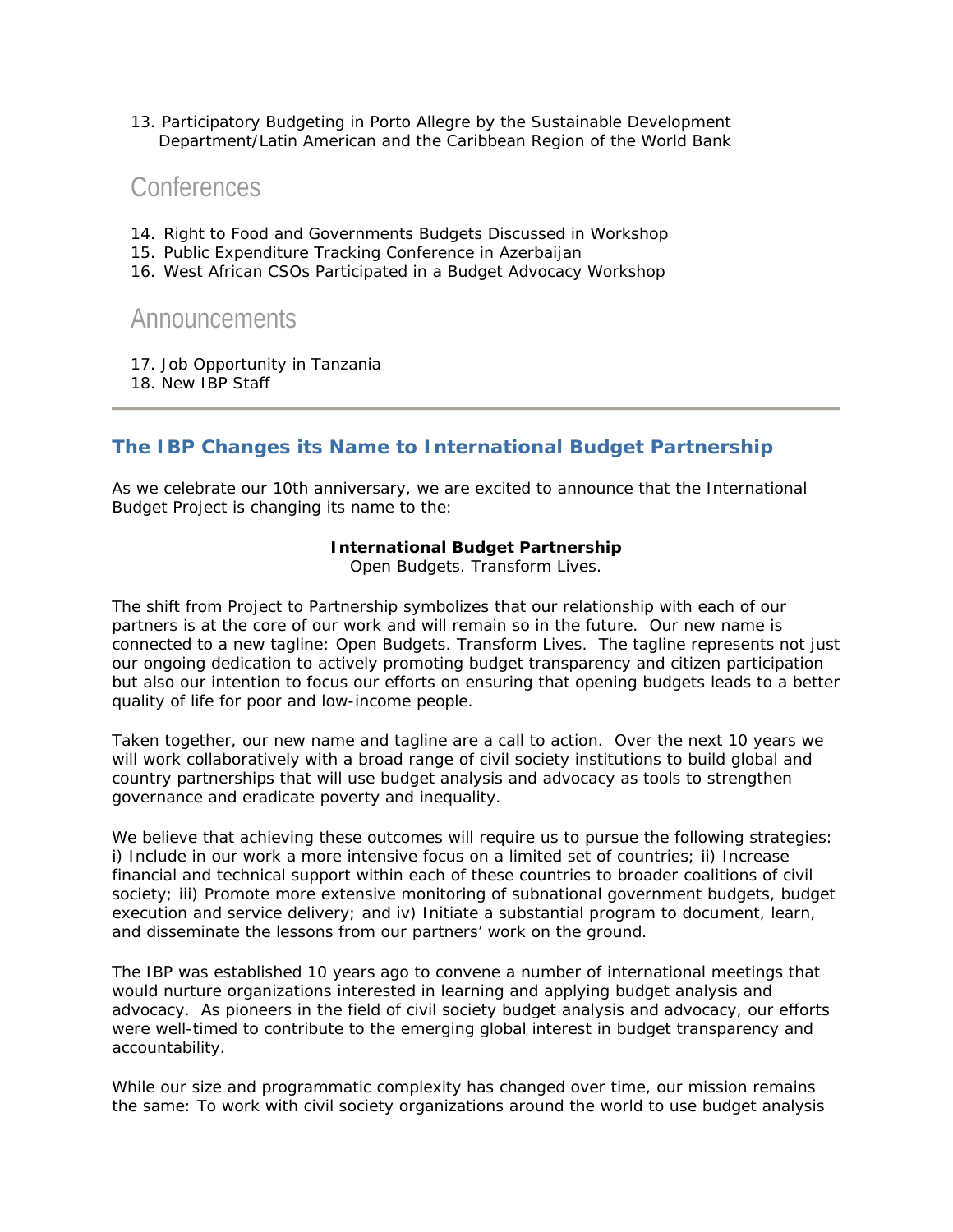and advocacy to improve governance and reduce poverty and inequality. We remain convinced that transforming public budgeting through evidence-based advocacy is critical to tackling the global threats of poor governance and poverty and inequality.

Most important, we remain committed to working together — in true equal partnership with our civil society partners and networks around the world to pursue this mission. Real change depends primarily on the innovation, skill and courage of our partners on the ground; our contribution is to strengthen and support their work and to share these lessons with civil society organizations, policy-makers, academics and development practitioners around the world.

Collectively, we have made dramatic progress in our first decade. In many countries, the work of our partners has improved public access to budget information and expanded participation in the budget process. In some, it has led to significant shifts in budget allocations and the quality of budget expenditures that directly benefit poor communities.

It is important to recognize our gains and adjust our goals for the future. In our first 10 years, we worked hard to *learn how to do budget work* — over the next 10 years, we will increasingly focus on *how to do budget work most effectively.* The critical challenge for IBP is to ensure that budget work results in real changes in the lives of poor people, more frequently and in more countries. Our new tagline — **Open Budgets. Transform Lives.** communicates this strategic shift in our focus.

Our change of name is only one of several exciting developments at IBP. Some highlights of our recent and forthcoming work include:

**The Partnership Initiative**: At the beginning of this year, IBP launched a major new program — the Partnership Initiative — which will work intensively with multiple partners and coalitions in each of 15-18 countries to promote budget research and action that has the potential to catalyze changes in budget systems, institutions, allocations and impacts. The PI will also include a substantial research program to track and document the impact of the work we will support. We hope that the PI will function as an incubator for innovative work that can be adapted around the world.

*The Open Budget Initiative***:** In early December this year, we will publish the Open Budget Index 2008 –a survey of public access to budget information in an unprecedented 80+ countries. The OBI will be launched simultaneously in DC, London and several regional hubs in Africa, Asia and Latin America. IBP is also planning a major expansion of the Open Budget Index to measure budget transparency at the subnational level, as well as a more vigorous research and advocacy program.

**Expanding communications work:** In early 2009 we will launch a substantially revised website that will feature special sections for novices and experienced practitioners, as well as an e-learning program and extensive tools for analyzing budgets and taking action. We also will establish a place on the website specifically for our partners to communicate directly with one another and post articles, in order to strengthen our network and increase peer-to-peer learning. The new website will complement the recent increase in our online activities, including the regular publication of *Budget Briefs*

(<http://www.internationalbudget.org/resources/briefs/>) and the *Open Budgets Blog* (<http://internationalbudget.wordpress.com/>).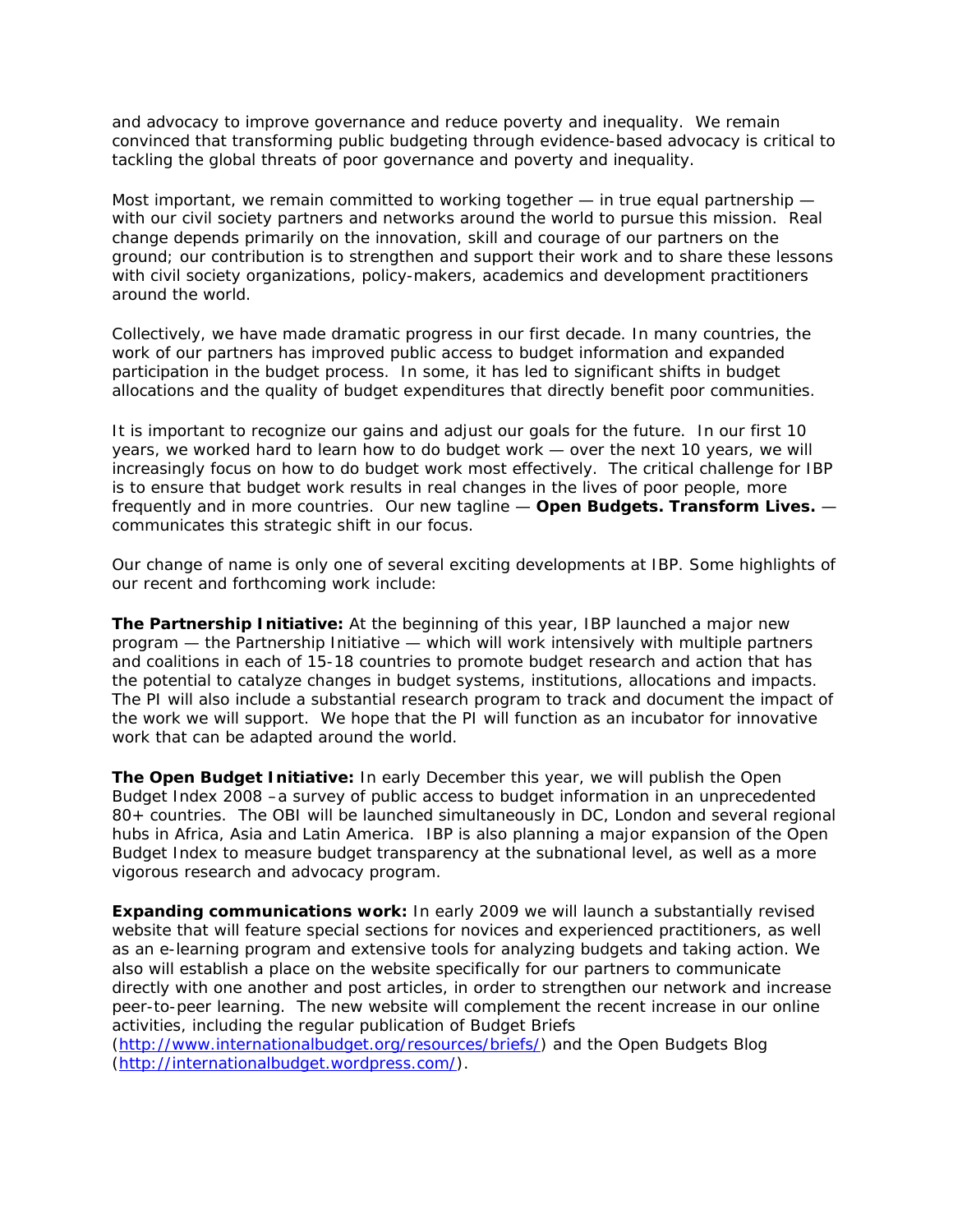*Strengthening expenditure monitoring:* To promote our intensified focus on monitoring budget execution at the subnational level, our training unit is piloting a new 10-day training program focusing on expenditure monitoring tools, such as public expenditure tracking surveys and community-based public hearings. Courses will start in mid-2009. To complement this training, we will strengthen our efforts to work with INTOSAI and international legislator associations to foster closer collaboration between civil society and Supreme Audit Institutions and legislatures.

*IBP decentralization*: To improve our responsiveness and the effectiveness of our programs, IBP has opened small offices in Mexico City and Cape Town and will open an Asia office soon. IBP regional offices are responsible for global programs that were previously based in Washington, DC. Our re-granting is managed from Mexico City, and our training from our office in Cape Town. As part of this governance shift, we soon will launch a revitalized IBP Strategic Advisory Committee.

We hope you share our sense of optimism and enthusiasm for civil society work on budget analysis and advocacy and look forward to your continued collaboration on our shared journey towards good governance and poverty alleviation.

## **A Second Public Hearing in Mombasa: Muslims for Human Rights and Social Auditing in Kenya by Robert Valencia, based on full report by Manuela Garza and Sowmya Kidambi**

*"The public hearing and the opportunity to testify has sensitized me to the issue of the CDF and to the fact that people have a right to ask questions around CDF projects. This is important because most of the people in Kenya and in this region are not aware of their rights. Many are afraid to ask when it comes to public financed projects, even though they have many questions."* – Mr. Moses Tsuma, Kilifi District, Kenya.

In August 2007 IBP reported on a social auditing exercise that was conducted in the coastal region of Mombasa, Kenya, by Muslims for Human Rights (MUHURI), a human rights organization that monitors Kenya's Constituent Development Fund (CDF). The CDF is a fund that provides every Member of Parliament (MP) with approximately \$1 million to spend in his or her constituency. This article reports on a second audit exercise that was organized by MUHURI in the town of Kilifi, north of Mombasa.

The initial social auditing exercise provided residents with firsthand data on the CDF funds and with the opportunity to monitor the use of these funds at the village level. The residents discussed how the funds had been used in a widely attended public hearing. MUHURI, who has long been involved in human rights issues in Kenya, is employing budget analysis and social auditing as effective tools for accessing, compiling and distributing information on CDF-supported projects in Mombasa. [1]

MUHURI's second social auditing workshop and public hearing event, held in July 2008, gained access to detailed information about CDF projects and trained members of its staff and affiliates in other regions of Kenya about the CDF and the social auditing methodology. Armed with this information, the social auditors visited several villages and project sites to raise the awareness of the local communities and work with them to assess whether CDF funds were being implemented correctly in order to benefit the targeted population.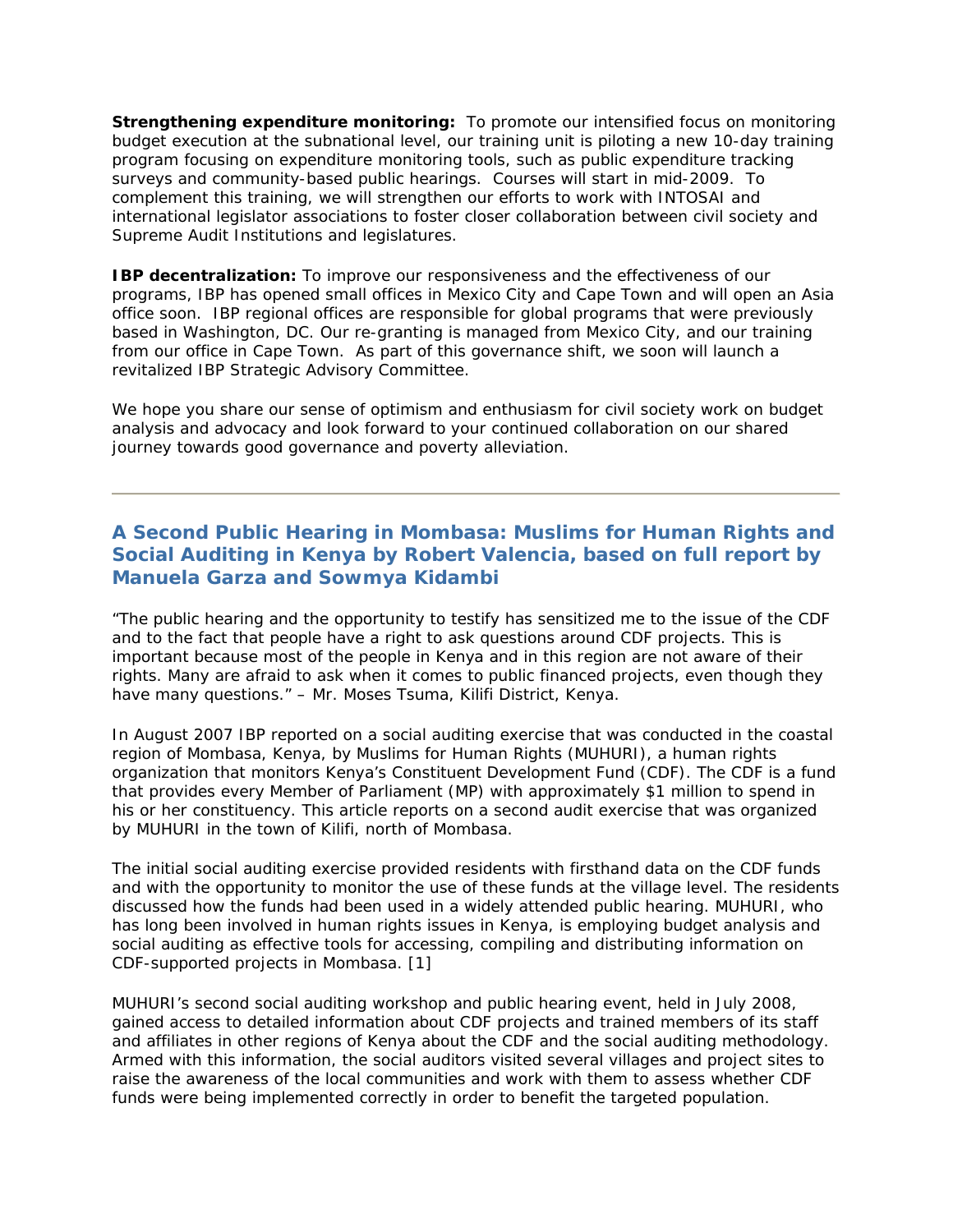The CDF was originally conceived as a "development fund" that would be used to finance projects chosen by the local community. However, accessing information on the fund and the projects it finances is no easy task. The fact that Kenya does not have an access to information law makes obtaining CDF information even more challenging.

For this second social audit exercise, the Constituency Development Committee (CDC) of Kisauni constituency, located on the outskirts of Mombasa, had agreed to provide records for 15 projects funded by CDF to the social audit team to analyze and discuss in a public hearing. This was the result of an agreement between MUHURI and the newly elected Member of Parliament who represents this constituency. Unfortunately, a week before the workshop and public hearing were to be held, the Kisauni CDC offices were "broken into" and the records that were to be used for the social audit exercise had "disappeared."

As a consequence of this unexpected event — an example of the challenges civil society groups face when attempting to scrutinize public documents — MUHURI had to contact other CDC committees to gather information on their CDF projects. The other CDCs provided the information on the condition that the CDC officials would be allowed to attend the social audit training — thereby ensuring that MUHURI would not raise other issues without their knowledge.

The social auditors analyzed documents, identified important information, and assigned responsibilities within their groups. They subsequently undertook the physical verification process by visiting project sites and asking residents about the projects under scrutiny. During the physical verification, one of the projects examined was the construction of a toilet block for the chief, the head of the local government. The MUHURI activists found that the block was poorly built and the toilet was sinking in the ground. The auditors also discovered that another project, a youth polytechnic facility, was constructed in a location that had no electrical and water connections; therefore, it is unlikely that the facility will function properly.

In addition to completing the social audit, a second goal of the MUHURI training was to help prepare for a day-long public hearing on the CDF. Ultimately held on July 19, 2008, the hearing was attended by approximately 700 people, including residents of the local Bahari constituency. The training participants read out the findings of their investigation of CDFfunded projects and invited residents to ask questions of the CDF officials present. The groups reported mainly finding a lack of participation among villagers in CDF decisionmaking processes, but they also identified the following trends:

- 1. Communities were not aware of who the contractors for projects were, or how they were selected. (Two or three projects had the same contractor.)
- 2. Internal conflicts were present within the Project Committee, where some members had a stronger voice than others.
- 3. Women were not always consulted and expressed that the projects were not benefiting them.
- 4. Laborers were hired from outside, rather than from within the communities. In some of the cases where local residents had been hired, they had not been fully paid.
- 5. Bills of Quantity (BQ) exceeded sanctioned amounts, or materials on site did not match those in the BQ.

MUHURI used various mediums to make the process more interesting, such as music, comedy and puppets. At the end of the public hearing, a resolution was adopted by those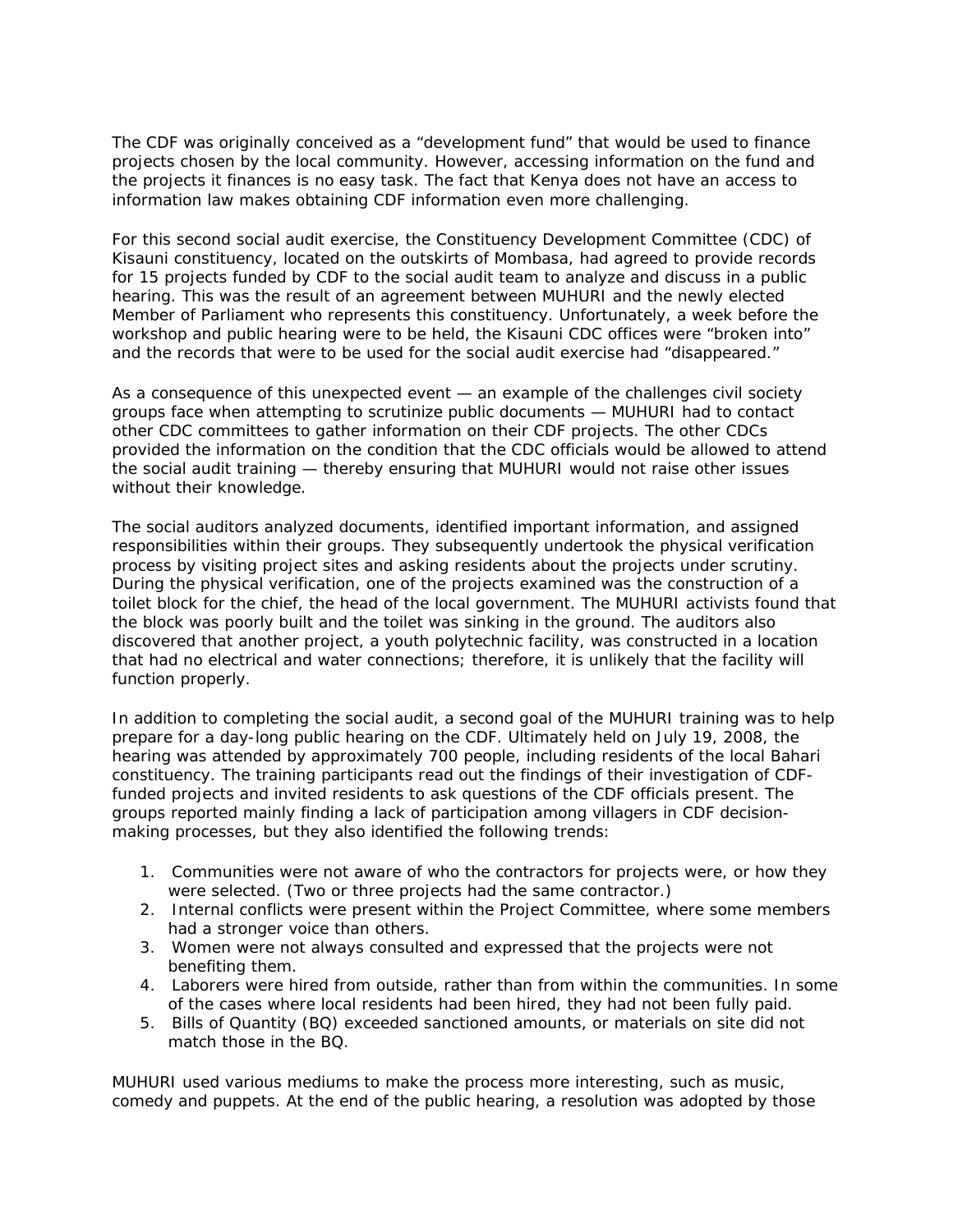present that covered issues of transparency, accountability and greater public participation in the management of the CDF. MUHURI plans to conduct several similar public hearings on the CDF in the upcoming months. For further information, contact Sowmya Kidambi of the MKSS at [sowmyakrishkidambi@gmail.com](mailto:sowmyakrishkidambi@gmail.com) or Manuela Garza of the IBP at [garza@cbpp.org.](mailto:garza@cbpp.org)

[1] For full report of this public hearing see: <http://www.internationalbudget.org/resources/library/HearingKenya.pdf>

## **Using Participatory Budgeting To Meet Community Health Priorities in Peru by Laura C. Altobelli**

Health care in the community of Las Moras in Huánuco, Peru, consisted of a poorly equipped one-room health post staffed by an auxiliary nurse and visited by few patients. Then in 1994 the primary health care facility in Las Moras and about 250 others throughout the country were incorporated into a new government-community partnership for the delivery, management, financing and monitoring of primary health care services, called the Shared Administration Program. The program formed committees of locally elected community members, called Comunidades Locales de Administración de Salud (CLAS), into private nonprofit associations to collaboratively manage government funds for primary health care services. This gave communities not just a voice in priority-setting and oversight but also direct control over public funds for expenditures on infrastructure, equipment and human resources. Since the inception of CLAS, Future Generations, a private non-profit organization, has worked with the government, civil society and local communities to design the CLAS system and build the capacity of communities to thrive within the CLAS framework.

As a result of participating in the CLAS partnership, the Las Moras health post built additional consultation rooms and a birth center, purchased necessary equipment and supplies in a timely manner, and increased the staff to 36 members, including doctors. It now supports a system of community health promoters, who are trained and supervised by health personnel to do monthly visits to families with pregnant women and children under two years old for check ups, referrals, and health education. This system of outreach and support has quadrupled the level of coverage for maternal and child health care.

Las Moras is not an isolated success story, CLAS has spread across the country, improving health care coverage and the efficiency of service delivery, and its committees now oversee one-third of all government primary health services. CLAS is supported by the national government's health sector financial and administrative systems and is also able to mobilize — through participatory budgeting, donations, prepayment schemes or other means complementary resources from local municipalities and other governmental and nongovernmental entities to meet health sector goals. This unique strategy of direct community involvement has resulted in more public and private funds for local health facilities and greater efficiency in the use of these resources to increase the quality and utilization of health services. Studies show that CLAS achieves greater coverage of key health services for mothers and children, greater equity and higher levels of satisfaction than traditionally operated public primary care services.

Although the CLAS system does not cover the entire country, recent legislation has given municipal governments the responsibility of managing primary health care and requires them to open their budget processes to the public. [1] In the context of decentralization, the central government of Peru is concerned with increasing the role and capacities of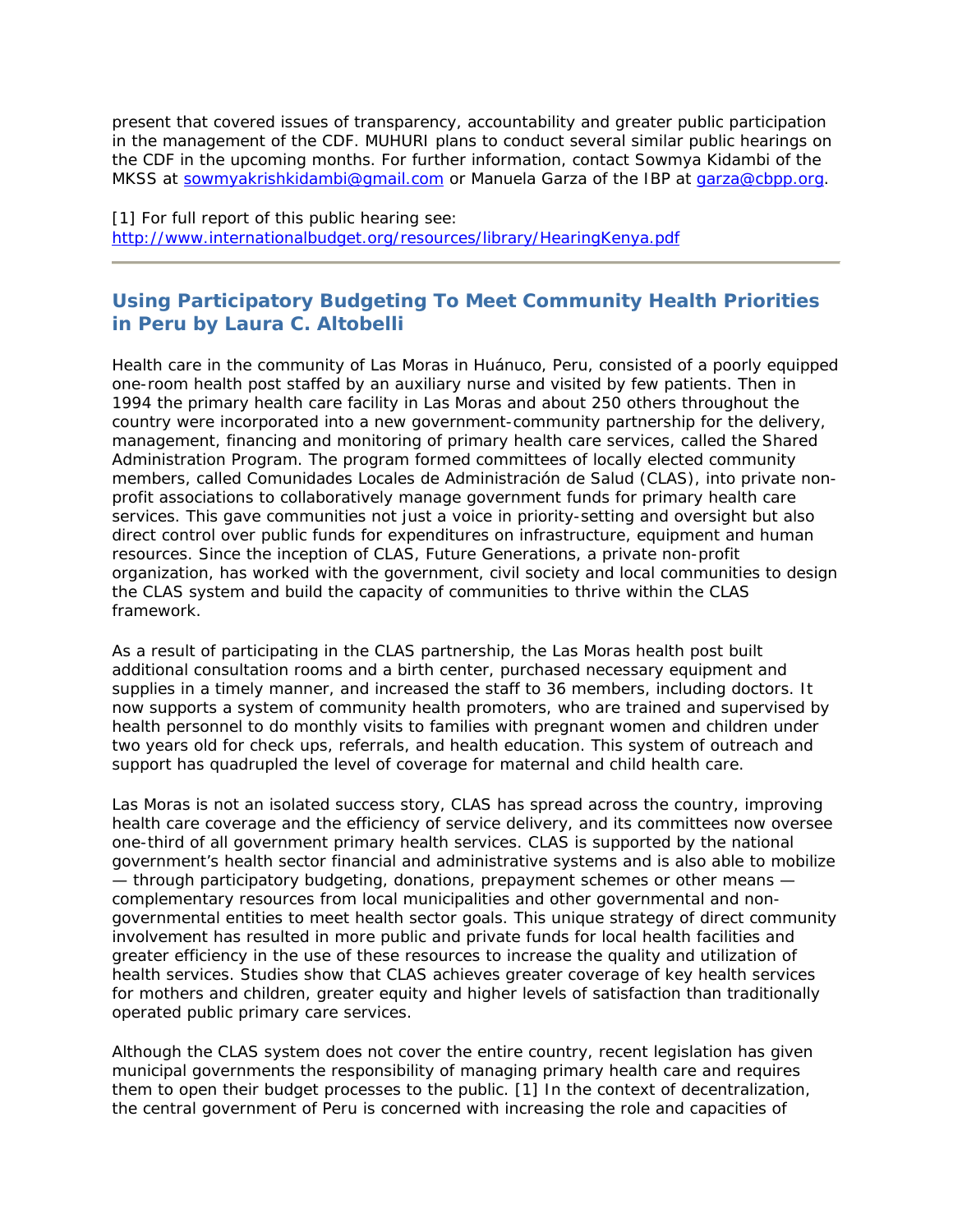municipal governments, many of which serve small rural or peri-urban districts. Municipal governments historically have invested their small budgets in local infrastructure with little accountability to their constituents. Extending municipal governments' purview to include primary health care delivery heightened these concerns about capacity and accountability, which is reflected in the legislation's requirements for municipalities to open their budget processes to public participation and to produce results-oriented budgets. Even with the broader health care mandate, only a portion of municipalities' revenues are currently distributed through participatory budgeting. There is little information about how well this process is actually working, but there are indications that the process is evolving.

Future Generations supports the CLAS system's participatory budgeting and local collaborative management by linking both of these functions more effectively with the communities served by CLAS and thereby helping the health system to strengthen its relationship with local municipalities. The goal is to develop an effective and efficient community-oriented health model based on incorporating participatory and results-oriented budget processes into municipal oversight of primary health care service delivery.

Future Generations trains teams of municipal officials, health sector personnel and community representatives to work with local communities to develop a strategic vision based on local data and community priorities and a work plan to implement the vision. For priorities that require resources from outside the community, projects are presented in the annual participatory budgeting process. Municipal officials have found this an ideal method for ensuring that they satisfy community needs and demands as required by law and learn community organizing skills that bring them closer to their constituents. [2]

The effort to increase transparency by opening government decision making and social control to public participation contributes to decentralization in Peru. The aim of programs like CLAS is to empower citizens, communities and institutions to collaboratively manage the use of public resources, achieving the goals of equity and sustainability through shared local governance of social services and development investments. Following these principles, the Las Moras community in Huánuco has significantly reduced chronic childhood malnutrition, won recognition from the Ministry of Health and the National Society of Industries in Peru, and serves as a national observation and training center for replicating the CLAS model in other regions of the country and abroad.

For more information contact Laura C. Altobelli at [laura@future.org](mailto:laura@future.org) or Daniel Taylor at [daniel@future.org.](mailto:daniel@future.org) Also see [www.future.org](http://www.future.org/).

[1] PB is not generally an emphasis for CLAS nationwide as yet, but it is in those CLAS committees that receive technical assistance from Future Generations. [2] Some community needs can be implemented with resources from within the community, such as community clean-up.

### **CAD in Peru Creates Effective Incentives for Good Governance by Rocío Campos**

In July Beatriz Boza, the founder and executive director of Ciudadanos al Día (CAD), an advocacy-oriented think tank based in Peru, gave a presentation at the National Endowment for Democracy (NED) in Washington, DC, titled "Providing Incentives for Democracy: A Bottom Up Approach." In her presentation, Boza described the innovative methods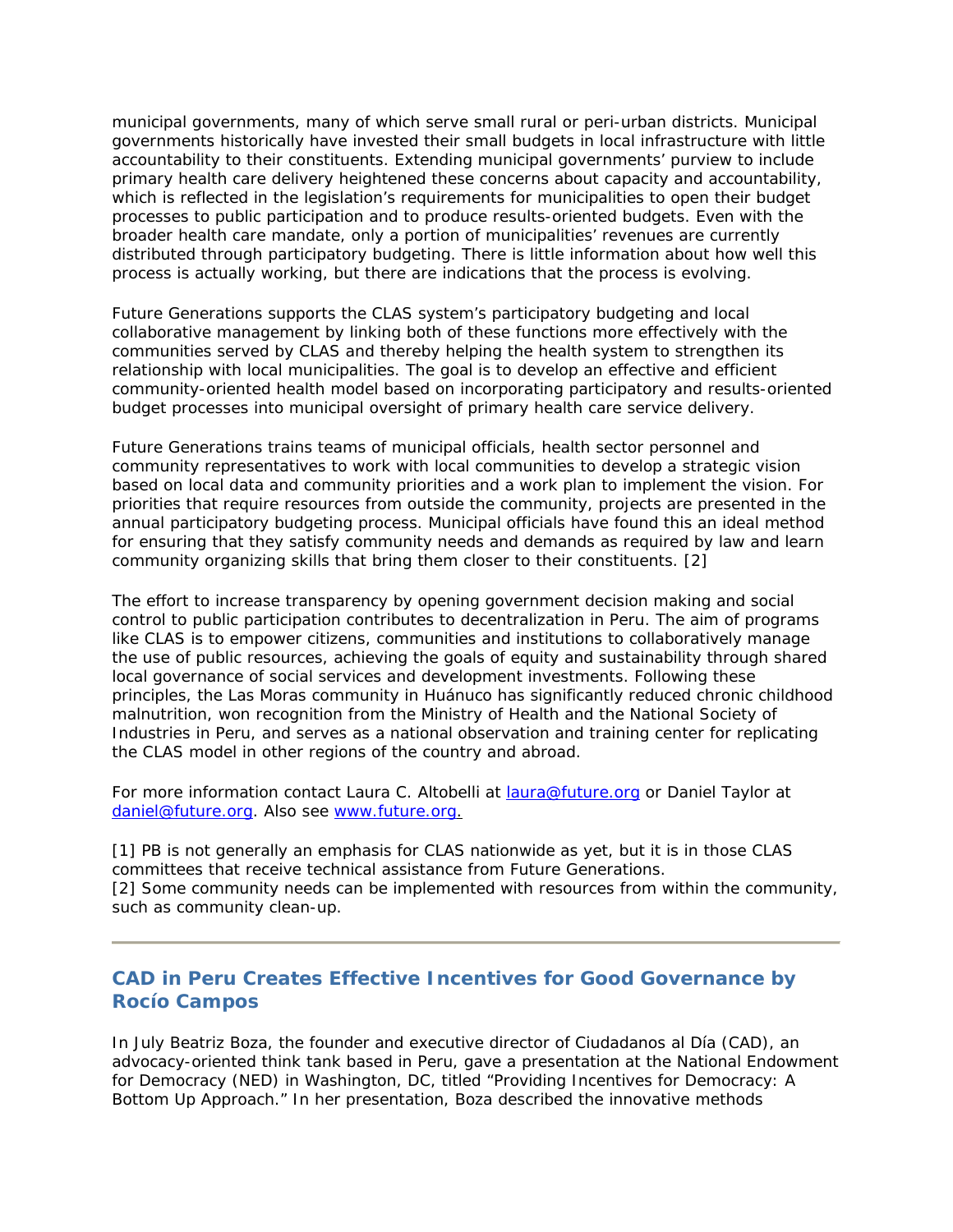promoted by CAD to create incentives for reform that are cost efficient and enhance the rule of law. Boza discussed some of the key questions CAD sought to address when developing a course of action, including:

- How do you convince local governments to push for costly reforms that will not benefit them in the short term?
- How do you transform the claims of citizens and small companies into a collective plan of action for reform?
- How do you generate those claims in the first place?
- How do you ensure collaboration among different levels of government?
- How do you guarantee the sustainability of reform efforts?

Boza described how CAD uses information as a lever for compliance, including the power of showcasing good examples to generate continuity in best practices and providing access to information to gain trust from citizens. CAD has found that the use of information is one effective strategy for enhancing the rule of law, perhaps even more powerful than other traditional approaches, such as training government officials, lobbying for changes in laws, or increasing enforcement budgets. Boza shared the example of a simple email that CAD sent to government officials alerting them to a law that requires certain information to be made available to the public through their websites. The email published research undertaken by CAD that assessed which institutions were complying with the law, and which were not. The research findings compared government entities, highlighting those that were performing well and benchmarking them against those who were performing poorly. Before CAD sent the email, only 20 percent of the government officials complied with the transparency law. One day after the email went out, the compliance rate dramatically increased to 70 percent. This inspiring example demonstrates the important role that civil society organizations can play by making information available to both governments and citizens and my using that information as a lever, especially to generate competition and showcase success. [1]

With regard to the power of showcasing, Boza described CAD's Best Government Practices Prize and RankinCAD initiatives. (Also see:

<http://www.internationalbudget.org/resources/newsletter35.htm#CAD>and [http://www.ciudadanosaldia.org/premiobpg2007/ganadores\\_2007.pdf\)](http://www.ciudadanosaldia.org/premiobpg2007/ganadores_2007.pdf). Through these programs, CAD highlights the successes achieved by public entities, rather than focusing only on government deficiencies. This strategy creates demand for the continuity of best practices by providing an incentive for governments to improve, while reinforcing government accountability. Boza showed a brief video of one of CAD's award ceremonies. The excitement and anticipation of the participants before the winner in each category was announced was evident. The legitimacy and credibility of the award ceremony have been translated into a healthy incentive for good governance among government officials, who participate and compete based on existing and new best practices for government performance.

Lastly, providing access to information as a means to gain citizens' trust is central to achieving good governance. In a country like Peru where almost 40 percent of its people continue to live in poverty, with nearly 14 percent in extreme poverty, the level of trust in government institutions is very low. According to *Latinobarómetro* [2] public satisfaction with health and education services in Peru is the lowest among the 18 countries surveyed. Hence, CAD works to ensure that government entities compete in order to serve citizens and build trust by providing comprehensive and useful information to citizens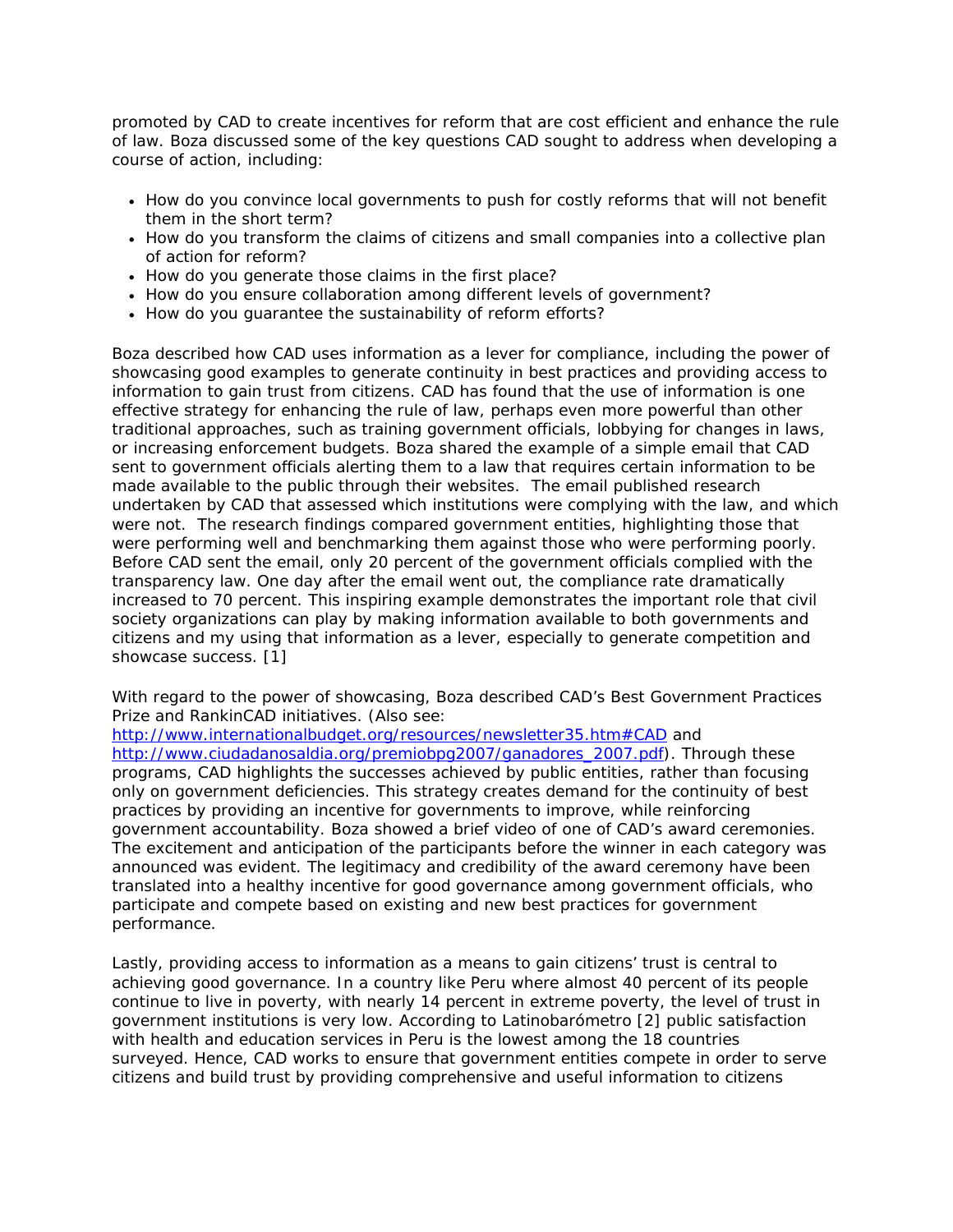through the media, which also generates greater citizen demand for high-quality government services.

[1] Although the email alert did not achieve 100 percent compliance with the transparency law, it certainly had a very positive impact.

[2] *[Latinobarómetro](http://www.latinobarometro.org/)* is a public opinion study that every year conducts 19,000 interviews in 18 countries in Latin America.

For more information go to:<http://www.ciudadanosaldia.org/>

## **Budget Amendment Power in South Africa: Old Debates and a New Draft Bill by Len Verwey**

Though South Africa's first democratic Parliament in 1994 included many high-profile African National Congress (ANC) members and passed a wide range of laws, it did not pass the constitutionally required legislation that would define Parliament's budgetary amendment powers. Currently, the South African Parliament votes on budget appropriations in their entirety. It can, in principle, reject an allocation to a particular department, but no procedures exist for the less radical amendment of that allocation. The outright rejection of a departmental allocation would necessarily be interpreted as a vote of no confidence and would precipitate a governance, if not constitutional, crisis. The power to amend budget proposals would allow Parliament to be more than a rubberstamping institution without its activism implying a questioning of the very legitimacy of government.

In August 2008 the South African Parliament received submissions on the new draft Bill that would establish its power to amend the executive's proposed budget. The issue of what an appropriate degree of legislative *ex ante* engagement might be in South Africa has been debated for more than a decade. The new draft Bill captures some of these rich debates, but it is lacking in many respects and is also unlikely to be passed without significant modification.

A basic question in budget amendment debates is whether legislatures should have the ability to change budgetary aggregates; that is, the implicit power over fiscal policy and the macroeconomic management. In some countries, legislatures have unrestricted amendment powers, while in others legislatures may only reduce aggregate budget levels. In other words, they may re-allocate funds between line items, but the overall impact of their changes must result in a more conservative fiscal position, as measured by a specified indicator, such as the size of the deficit. In still other countries, legislatures may have the authority to both increase and decrease allocations for individual line items, but the net result of any changes must stay within the initial budget balance.

The draft Bill does not clarify the *scope* of amendment power; for example, whether the aggregates proposed by the executive must be retained, or whether Parliament's amendments could be permitted to have some macroeconomic impact. Any proposed legislation needs to be clear on this basic question if it is to guide the amendment process and avoid excessive conflict and political opportunism, as well as the continued relegation of Parliament to a symbolic role.

In addition, the draft Bill has other omissions that need to be addressed. It establishes that Parliament may amend a money Bill after considering and adopting the "fiscal framework." However, the Bill does not provide a clear definition of what is meant by "fiscal framework."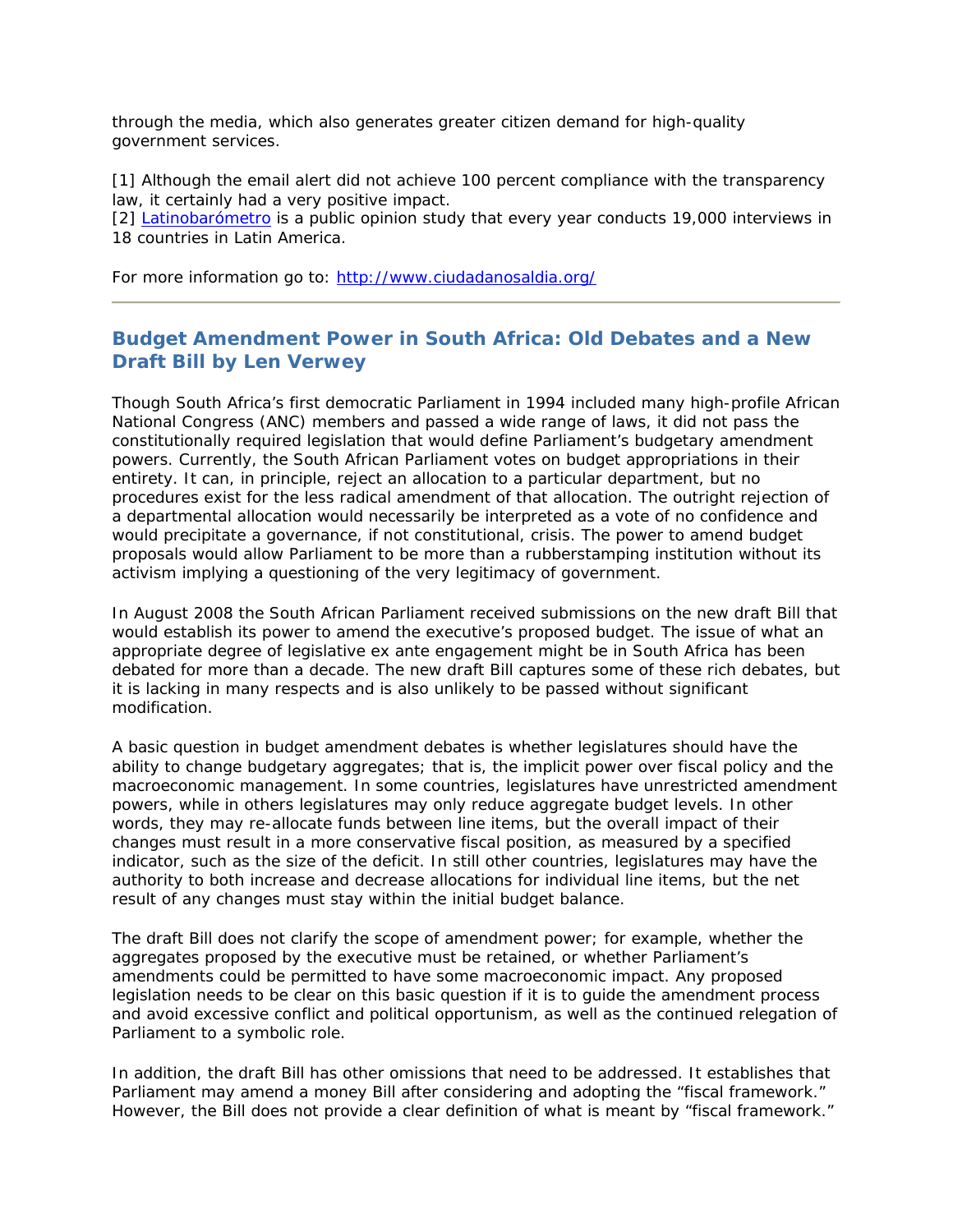Specifically, it does not indicate whether this might refer to a set of binding fiscal rules (constraints on the deficit and the debt stock relative to the size of the economy, for example), or whether this refers more to a broad commitment to "fiscal prudence" and a transparency-discretionary fiscal regime, such as that which currently exists in South Africa.

Fiscal rules limit a government's ability to respond to changing circumstances, though such rules often are easily circumvented by governments when they feel the pinch. "Fiscal prudence," on the other hand, is a normative concept — maintaining a budget surplus may be "prudence" for the economic right but excessive conservatism for the economic left and so allows for greater flexibility. Since these are potentially fractious issues, the legislation needs to be clear.

Another concern with the draft Bill is that it provides four months for the amendment process to be completed, failing which the original budget prevails. This is not a significant amount of time, given the potential complexity of the task. On the other hand, the credibility of the budget might suffer if an amendment process were permitted to continue much longer than this. Idasa consequently argued in its comments on the Bill submitted to Parliament that language should be included that would establish a procedure through which significant amendments to the budget could also be conceived over the medium-term budgeting process. Under such a framework, Parliament might adopt a budget but formally indicate its intention to suggest amendments that need to be reflected in the next budget. The executive would then be required to address and engage with these amendments in its forthcoming medium-term budget policy statement (MTBPS).

In effect this would give Parliament a limited but useful role in "budget drafting," in the sense that its concerns with a given budget would (if the executive plays along) inform the drafting of the next budget. The executive would not necessarily be obliged to adopt changes proposed by Parliament in its MTBPS but might be required to formally engage with and comment on them, for example, in an appendix to the *Budget Review* or *Medium-Term Budget Policy Statement*. If Parliament felt its proposals were not being considered seriously, it would still have recourse to legislated budget amendment power as a form of leverage.

Submissions by other organizations made similar points to those raised here and in Idasa's submission. Notably, the National Treasury submission emphasized its desire to support Parliament in this process, as well as the need for a "fiscal responsibility" clause, which would presumably establish the parameters to amendment. It is unlikely that a revised Bill will be tabled this year, or that it will have much impact on the deliberations over the next, February 2009, budget.

For more information, contact Len Verwey at **Verwey@idasa.org.za.** 

#### **Protection of Basic Services Project in Ethiopia by Zinash Kefale**

With an annual per capita income of US \$130, Ethiopia is among the poorest countries in the world. The government, determined to scale up its efforts to reduce poverty, prepared its second Poverty Reduction Strategy Paper, the Plan for Accelerated & Sustained Development to End Poverty (PASDEP), which covers the period from 2005-06 to 2009-10. Direct Budget Support (DBS) was envisaged as the key instrument for financing the PASDEP, but in November 2005 donors suspended DBS to Ethiopia because of governance concerns arising from the controversial elections of May 2005. The Protection of Basic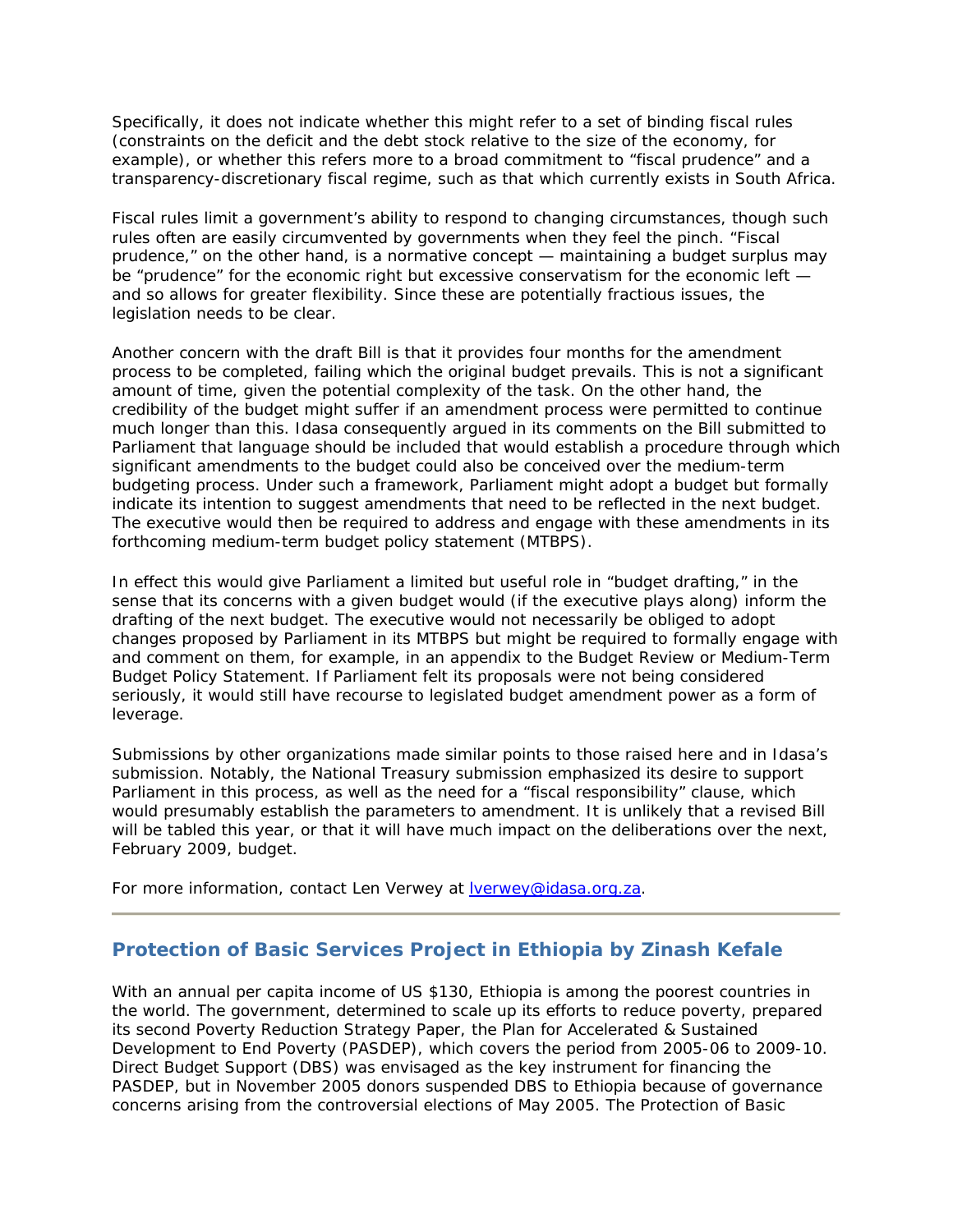Services Project (PBS) was developed as an alternative to DBS for financing the provision of basic services by sub-national governments.

Unlike DBS, which provides general budget support, PBS is targeted at pro-poor expenditures at the sub-national level for primary and secondary education, agriculture and water and sanitation. The PBS requires more rigorous expenditure and implementation monitoring than DBS to ensure that funds are used for the intended purpose. This monitoring includes activities aimed at strengthening the government's fiduciary safeguards and tightening fiscal reporting requirements. Given that the delivery of basic services occurs at the sub-national level, PBS also aims to support institutional governance at lower levels of government.

The PBS also seeks to engage and empower citizens through a program designed to increase the accountability of the provision of basic services. Hence, PBS is about more and better services and greater accountability at the local level. There is a synergy between donor and government efforts that supports the achievement of the PBS's poverty reduction and service delivery goals of:

- Improving human development outcomes and promoting broad-based economic growth
- Improving governance
- Protecting and expanding the provision of basic services at the sub-national level by increasing total federal block grant transfers to regions and districts (woredas) through the existing intergovernmental fiscal framework
- Ensuring the effective use of the block grant transfers to regions and woredas
- Strengthening local accountability mechanisms
- Enhancing transparency in the budget process

#### **Program Components**

The PBS consists of four components: three that are to be implemented through the existing decentralized basic service delivery system, using Ethiopia's public financial management system, and one that engages citizens and civil society organizations (CSOs) in the oversight of basic service provision. The four components are:

**Component 1** – Provide support for the provision of basic services in the areas of education, health, water and sanitation, and agricultural support services and core administrative services (e.g., regional bureaus of finance, sector bureaus and audit offices). **Component 2** – Achieve Millennial Development Goal (MDG) in health and have a significant impact on primary health service interventions, such as the malaria booster program.

**Component 3 –** Reinforce donor arrangements for monitoring the PBS and improve institutional governance, financial transparency and accountability. In order to assess progress toward these objectives, this PBS component will support a range of monitoring tools that measure both process and outcomes. It will enhance the capacity of the Ministry of Finance and Economic Development (MFED) by providing technical assistance, providing resources for additional accountants and contractual staff support, and offering capacity building and essential equipment to MFED and the regional bureau of Finance and Economic Development. It also will finance urgently needed resources and activities to strengthen the Office of the Federal Auditor General (OFAG), including capacity building and basic computer hardware and software needed to conduct the continuous audits undertaken under component 1.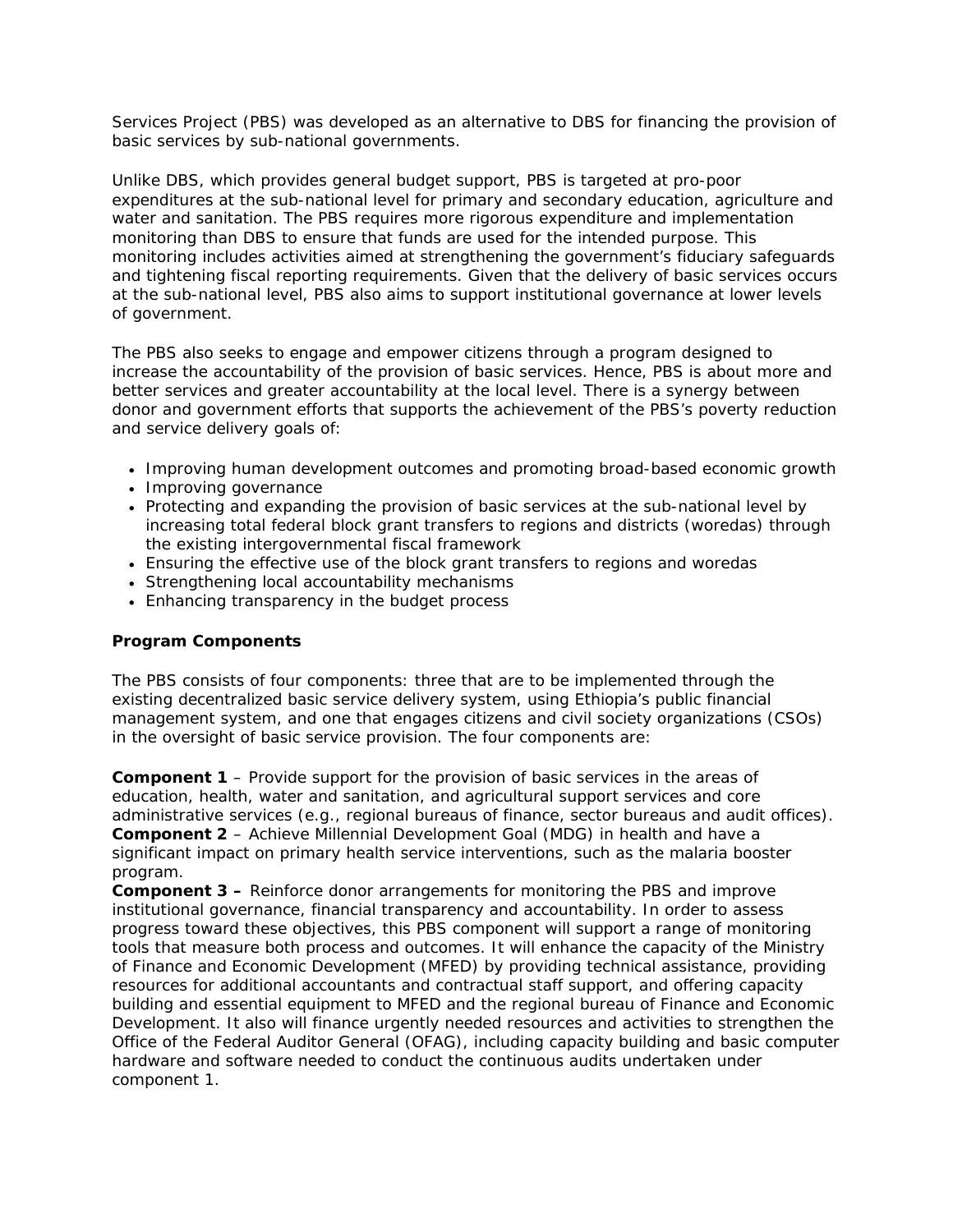**Component 4 –** Strengthen citizen and CSO use of social accountability approaches in order to make basic service delivery more effective, efficient, responsive and accountable. This component also seeks to:

- Reinforce institutional governance
- Enhance the transparency of budget processes
- Build the capacity of citizens and CSOs to analyze budgets
- Increase CSOs participation in the budget process
- Support the piloting of selected approaches to strengthening the voice of citizens and CSOs to enhance downward accountability in the context of decentralized service delivery
- Disseminate "lessons learned"
- Prepare to bring to scale effective social accountability approaches

The ultimate objective of the PSB is to bring government, civil society and donors together around a common vision for achieving effective service delivery and improving governance and accountability.

Component 3 supports initiatives for the disclosure of budget information at the regional level, including regional and woreda budget and expenditure data and audit information, to the general public to raise awareness on budget issues. Simplified layperson's budget and expenditure formats will be developed and used as part of these initiatives. Other activities to enhance financial transparency and accountability include:

- Increasing the disclosure of city budgets to residents via participatory public expenditure reviews and citizens' satisfaction surveys on municipal service delivery
- Supporting widespread dissemination of regional and woreda budget information to administrative bodies and citizens
- Offering practical training on budget literacy for regional and woreda council members, kebele officials, service providers, civil society and others
- Providing special technical assistance for woreda administrations that need to improve budget disclosure initiatives
- Developing mediation/grievance procedures for regional and woreda budget processes

The PBS has specific performance indicators and built-in mechanisms for measuring progress toward set objectives. The expected results of the PBS include improved timeliness, accuracy and transparency in expenditure reporting at various administrative levels; increased flow of funds to sub-national governments; and increased spending on basic services. The progress toward the targets set out in the PASDEP and longer-term outcomes, such as improved basic service delivery, lower infant mortality rates, and higher primary school enrollment rates, will be closely monitored.

#### **The Role of PANE in Supporting PBS**

The Poverty Action Network of Civil Society Organizations in Ethiopia (PANE) — a network of more than 90 CSOs — seeks to reduce poverty in Ethiopia by engaging in policy processes, particularly those related to the national government's poverty reduction programs in the PRSP and the MDGs. PANE hopes to achieve this through research, policy analysis, advocacy and information sharing. The PANE network comprises a broad range of civil society actors, including local and international NGOs, NGO networks, research-affiliated institutions, faithbased organizations, women's and youth associations and other community-based organizations. PANE also has regional chapters across the country.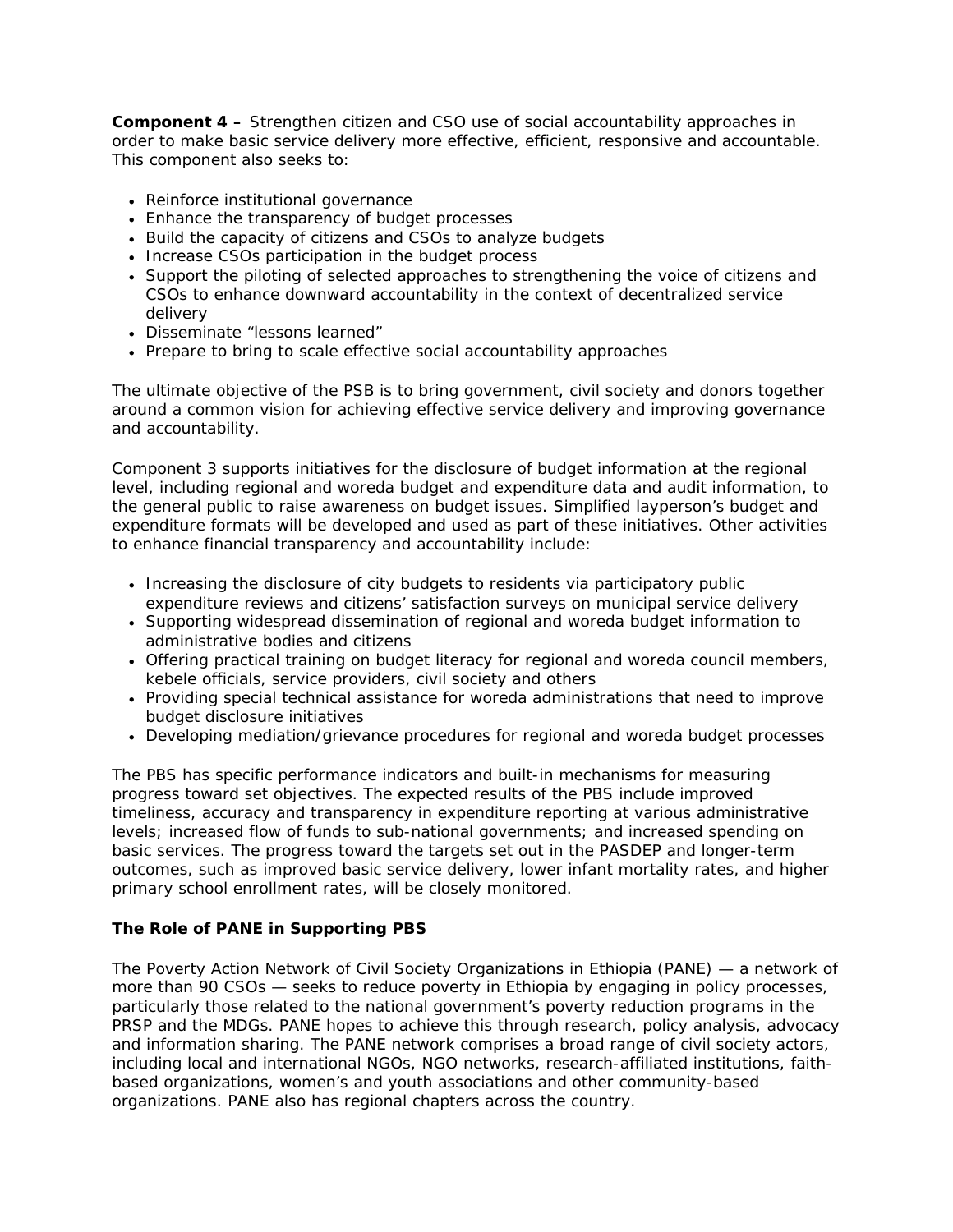The network coordinates civil society groups and empowers citizens to participate actively in poverty reduction policies, with the intention of bringing about rapid and sustainable changes in the welfare of the people, especially the poor. PANE works as a member of the national steering committee, and also as a technical oversight committee that gives guidance to the management agency. In addition to giving briefings on the progress of PBS, PANE shares its budget analysis skills and its experience conducting the Citizen's Report Card Study in Ethiopia with organizations selected for piloting the social accountability component within the PBS project. PANE also provides trainings and advice on social accountability and public participation to its members and non-members.

For more information contact Zinash Kefale at [zinashk@yahoo.com.](http://us.mc318.mail.yahoo.com/mc/compose?to=zinashk@yahoo.com)

## **How to Generate a Civil Society Response to the Release of New Poverty and Income Data by Danilo Trisi**

For more than 20 years, the Center on Budget and Policy Priorities has produced a sameday [response](http://www.cbpp.org/8-26-08pov.htm) to the annual release of new data on income growth, poverty rates and the share of people who lack health insurance. These data are released each year by the U.S. Census Bureau, which conducts annual surveys of U.S. households and then issues an annual [report](http://www.census.gov/hhes/www/poverty/poverty07.html) that includes a wide array of data, including poverty rates and median income for different demographic groups.

Our main goal for the same-day analysis is to highlight what the data say about the progress (or lack of progress) our country has made in addressing poverty, raising the living standards for households across the income distribution, and ensuring that all individuals have access to health insurance. We provide the media and other interested parties an independent analysis and interpretation of the data separate from the one given by government statistical agencies.

On the day of the release, the Center reviews the data as soon as it becomes available. We then issue a one-page [statement](http://www.cbpp.org/8-26-08pov-stmt.htm) for the media in an effort to have an impact on the first news stories that are written about the data. In the early afternoon, we hold a conference call with reporters to discuss the data, and later that afternoon we post a more complete written analysis (about 7 pages) of the data on our website. In the United States, where the press begins to report on the data immediately after it is released, it is critical that we are able to comment on the data quickly. In other countries where the media may not react as quickly to new statistical data, there may be less need to rush the analysis.

#### **Why Conduct an Independent Analysis of New Statistical Data?**

The main reason for generating your own response to the release of new data on such key indicators of well-being as poverty or income growth is to provide a perspective that otherwise might not be part of the discussion of the new data, either because it is different from that offered by the government or because it highlights important aspects of the data that could get overlooked.

For example, the U.S. media usually focuses their news stories about the new data on the year-to-year changes in poverty and household income, but it is often important to provide a broader historical perspective to the data. So this year, we focused heavily on how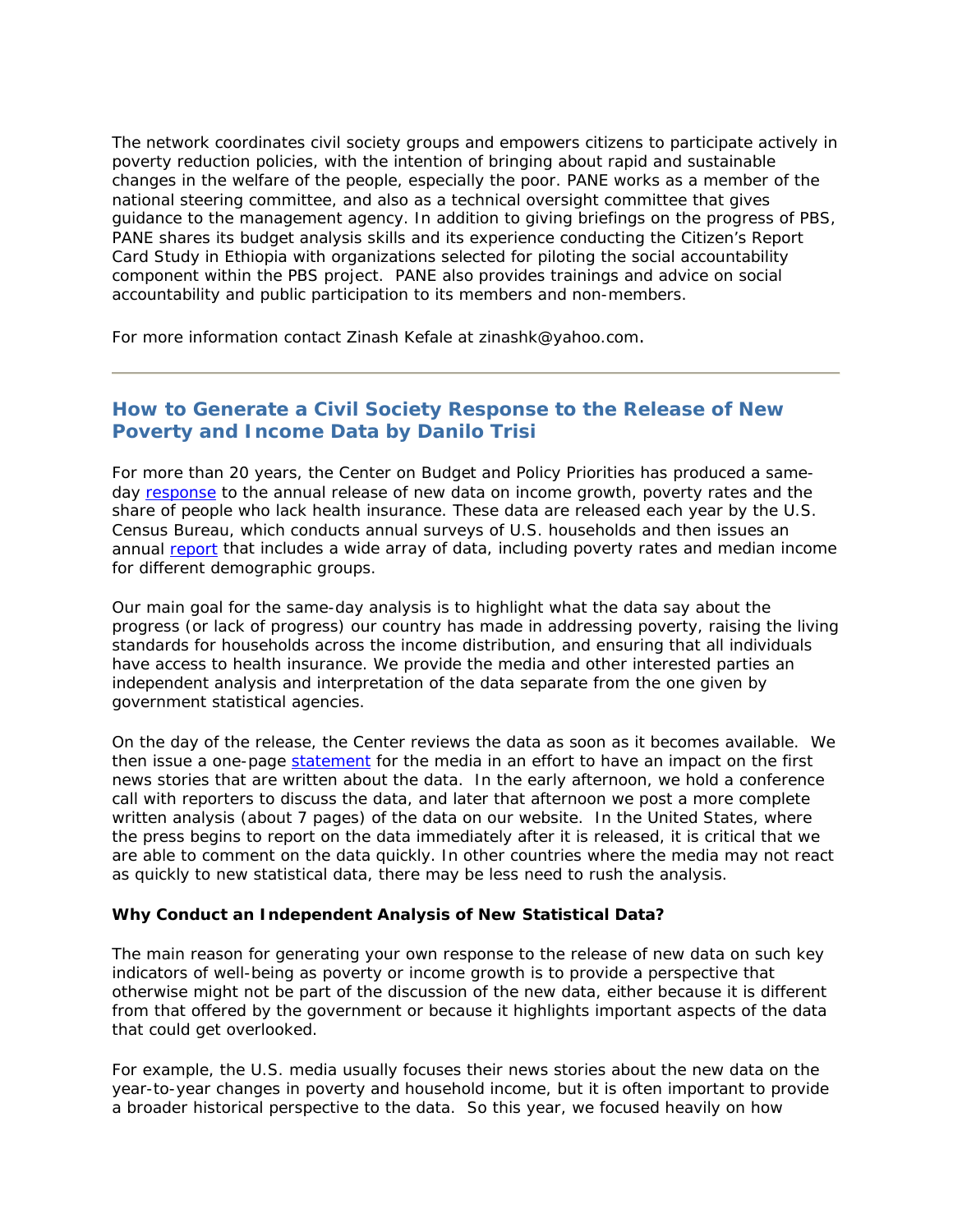poverty rates and median income for working-age households in 2007 compared to their levels in 2001, the year the U.S. economy was in recession just before this latest period of economic growth.

In our analyses, we typically not only interpret the new data but also draw attention to policies that could improve these indicators. For instance, our latest report highlighted that 8.15 million children in the United States — 11 percent of all children — lack health insurance and then pointed out that specific legislation that was debated in Congress during the last year but did not become law would have provided health coverage for nearly 4 million children.

Just as organizations in the IBP network have developed the ability to generate independent analyses of government budget proposals, providing independent analysis of poverty and income data released by governments, NGOs or international bodies also may be useful. If the media in your country is likely to cover the release of these data on the day they are released, it may be important to do a same-day analysis or press release to influence those press stories. If, on the other hand, the press is not likely to cover these data on the same day — but might be more likely to cover the data if you write a thoughtful analysis of it you may be able to take more time to complete your analysis.

#### **Preparation**

Based on the methodology we have developed for our work in the U.S., the following are recommended steps for developing a response to the release of new data:

Find out when and how the data will be released. It is helpful if you can find out ahead of time what data will be released, how it will be made available and any changes that the agency has made in their methodology for collecting data or computing various statistics.

Work with other civil society groups that might be interested in organizing a response to the new data release. Our work focuses on the national data, but we coordinate with many state groups that release their own analyses of state-level data that the Census Bureau releases on the same day. You may find it advantageous to contact a group that has an expertise that you do not have. For example, if health insurance data is going to be released, but you do not have a health expert on staff, you might want to consider working jointly with a health-focused organization. (We do our media conference call with a partner organization that has more expertise than us on issues of wages and the labor market.)

Compile a list of journalists who might be interested in covering the release of the new data. One way to start this list would be to look at who has written articles when the data was released previously or who writes stories about closely related topics, such as poverty, health care or programs that help low-income families.

Find other available data that might help you predict what the new data might show. For example, already released unemployment, wage and general economic data might help you predict whether poverty is trending up or down. Having this additional data will also help you tell a more complete story to reporters and answer questions from the media and other groups.

Prepare your own historical spreadsheet tables that you can use to compare the new data to that from earlier years. Here is an [example](http://www.cbpp.org/10-19-05pov.htm) of the historical Excel files that we keep. Before the release of the data, you should become familiar with your statistical agency's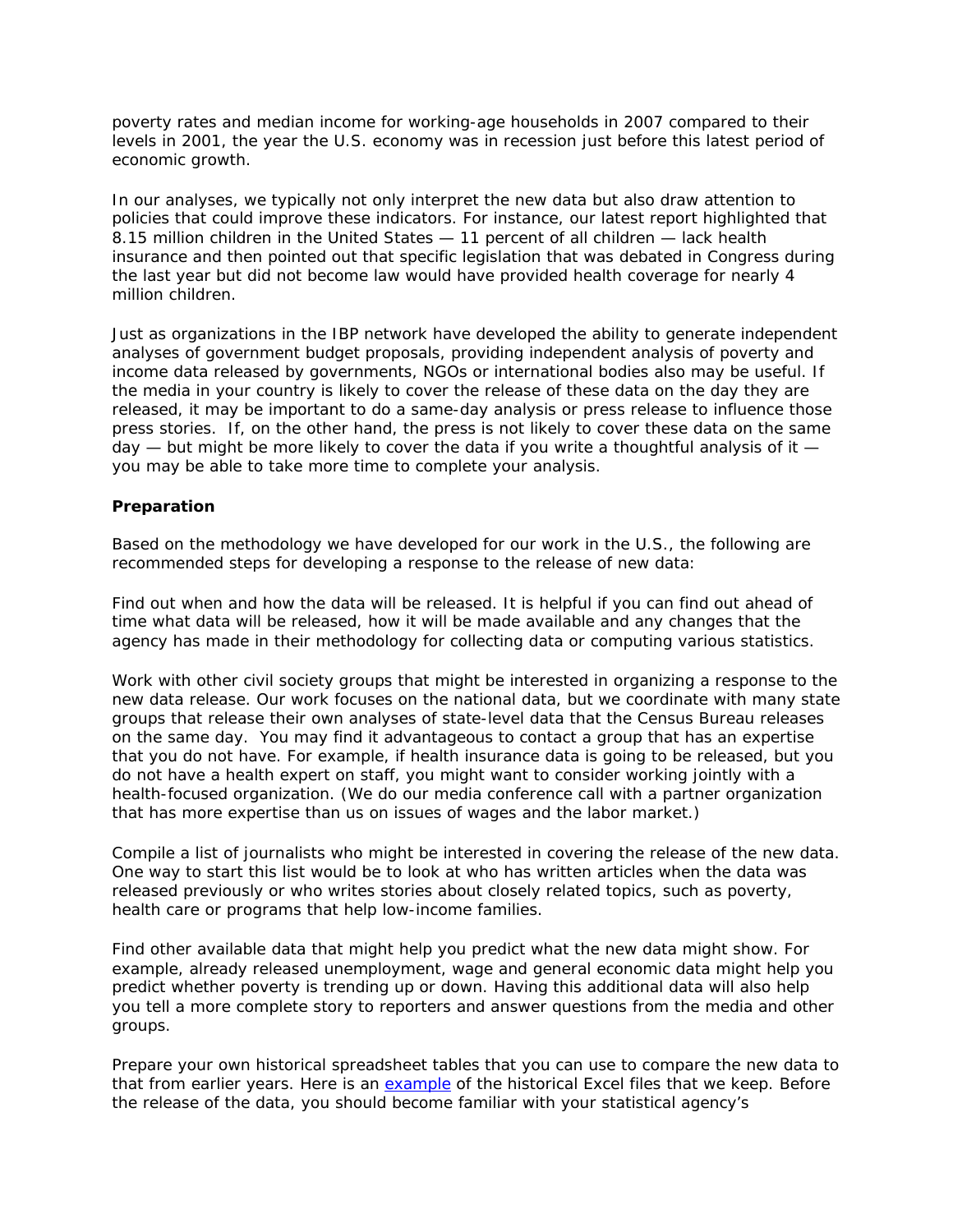recommended methodology for testing whether a difference between two years of data is statistically significant.

Think through what the focus of your story and message will be. You will not be able to predict with perfect accuracy what the new data will show, but you can still decide what aspects of the data you will focus on and some key points you want to get across. Your organization's expertise, current projects and analysis of already released data can help you decide on the focus of your analysis. For example, if you are doing a campaign on health spending, it might be useful for you to focus on health statistics. If your organization is known for its expertise on education policy, you might want to focus on those statistics and partner with other organizations with expertise in other areas. Of course, if you are not writing a same-day analysis, you will have more time to consider your message and focus. And, if the data shows something very surprising — like an unexpectedly large rise or fall in poverty — you may need to alter your plans accordingly.

If you are trying to release a press statement or written analysis on the same day that the data are released, write drafts of these pieces before the data are released, using your best guess about what the data will broadly show and leaving gaps for the exact numbers. Sometimes, we write more than one version of various sections of these pieces if we are particularly unsure of what the data in a particular area may show. Use this draft as a starting place when you get the new data. Even if your pre-written materials do not match the new data, they still probably will help you write more quickly and accurately on the day of the release. You also might want to contact newspapers and ask whether your organization can submit an opinion piece about the release of the data. You can write most of this ahead of time and be ready to submit it soon after the new data are released.

#### **Timeline CBPP followed this year:**

Our timeline of response to the release of the new data is very condensed because we are trying to influence the same-day media coverage of the release. This timeline should be adapted to fit the specific situation and media environment of your country.

7/30/08 We posted on our website and emailed to reporters a [press advisory](http://www.internationalbudget.org/PressAdvisory8-26-08pov.doc) that announced our media conference call and informed reporters that we would release an analysis the day of the data release. We also sent reminders on August 18th, 21st, and 25th.

8/25/08 We posted on our website and emailed to reporters a [background document](http://www.cbpp.org/8-21-08pov.htm) explaining what to watch for in the data to be released the next day.

8/26/08 (Day of U.S. Census Bureau Data Release)

10:00 a.m. The Census Bureau released their documents [online](http://www.census.gov/Press-Release/www/releases/archives/news_conferences/012515.html). We downloaded the documents and plugged in the new data into our pre-configured excel sheets that compared the latest data to prior years and tested for the statistical significance of those differences.

12:15 p.m. We released a [statement](http://www.cbpp.org/8-26-08pov-stmt.htm) from our executive director that provided some key elements of our analysis and "quotable quotes" for quick turnaround press stories.

1:00 p.m. We held a media conference call with another organization to discuss our analysis of

the data and answer questions from reporters. Click [here](http://www.cbpp.org/8-26-08pov-audio.htm) for the audio file.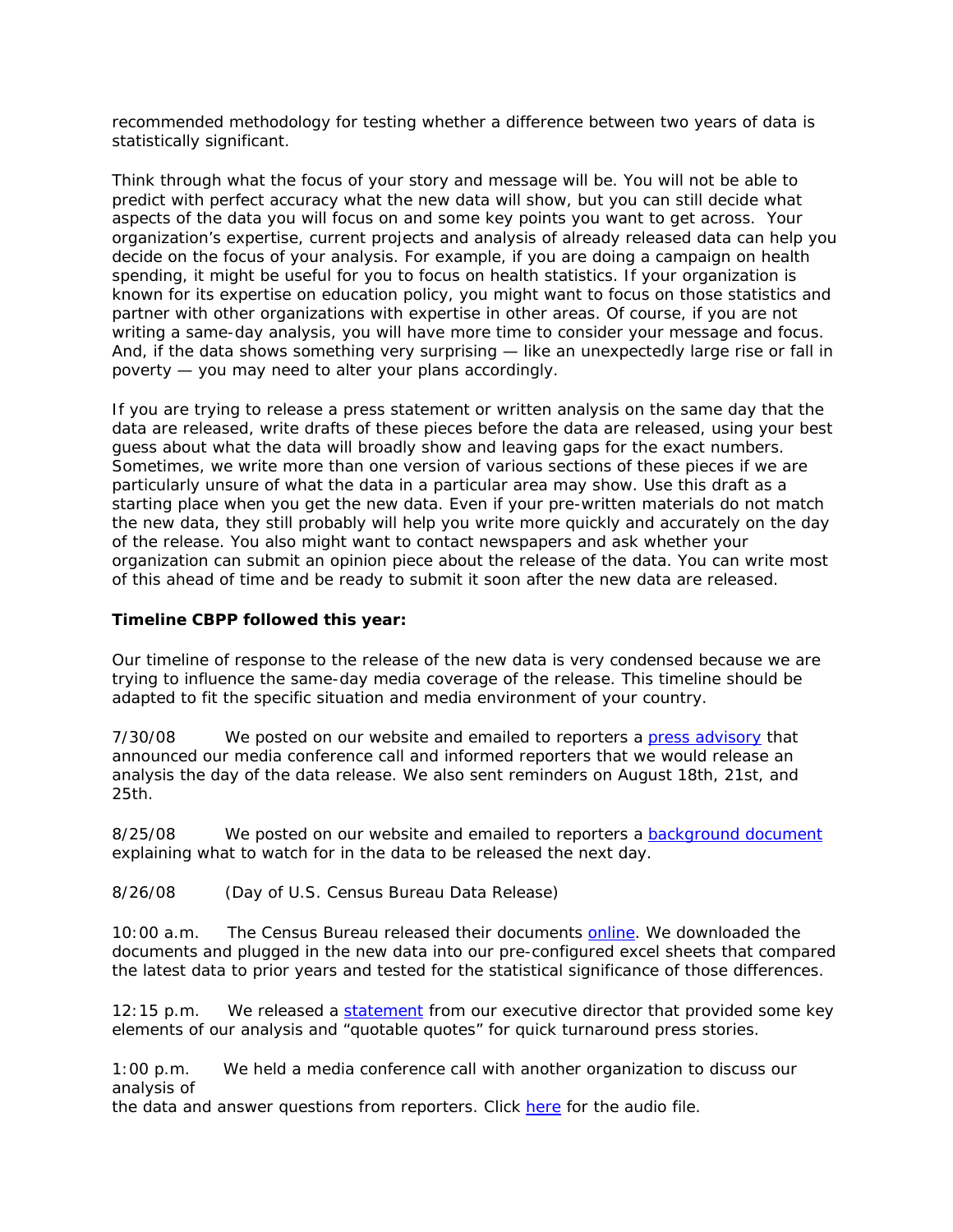2:00 p.m. We emailed our partner state organizations a set of tables with new state data on poverty and income for them to use in their own analysis and press releases.

5:30 p.m. We posted our [main report](http://www.cbpp.org/8-26-08pov.htm) on our website and emailed it to our list of journalists.

Throughout the day we responded to questions from reporters and partner organizations. For more information contact Danilo Trisi at [trisi@cbpp.org](mailto:trisi@cbpp.org)

## **The Right of Access to Information: The Role of Civil Society Organizations in Uganda by Mukotani Rugyendo**

Uganda's Access to Information Act 2005 (ATIA) — based on articles of the Constitution of the Republic of Uganda that provide for the public's right of access to information — reflects the nation's commitment to establishing a solid legal foundation for the protection and promotion of the rights of its people. The ATIA is not merely an expression of the wishes and interests of isolated political groups but, rather, is the embodiment of the collective will of all Ugandans to establish a firm basis for democracy in the nation, in part, through ensuring basic human rights.

In this article, we argue that civil society organizations (CSOs) must participate in the effective implementation of the ATIA and assist members of the public, especially those in marginalized groups, to use the law to access public information. The public needs to be fully informed if they are to actively engage in the fight against corruption, and the Uganda Debt Network (UDN) believes that implementing the ATIA and encouraging its use is critical to this fight. In this article, we also provide some general insights into how CSOs should prepare and position themselves for a national campaign to strengthen the ATIA.

#### **Why Public Access to Information?**

In Uganda, the public has been conditioned since the time of colonial rule to wait for official statements from the government. However, the information the government provided in those days was not sufficient for citizens to meet the challenges of nation-building or to realize their full civic and human rights. And today, governance reforms and the recognition that we need to tap into the knowledge and creative energies of Ugandans if the nation is to realize human-based development and strengthen its democracy demand a fully informed public that has the skills to contribute to shaping policies and monitor their implementation.

Public officials, who control most of the information that citizens will want to access, come from a culture that sought to keep the government's most critical information from the eyes of the interested public. It will take quite some time and prodding to get these public officials to realize that governance ethics have changed, and they must do likewise. In the face of official resistance, civil society must help citizens understand the legal provisions and procedures that govern access to information, mobilize them to act, and give them the confidence to take on public officials on their turf.

Yet there are official arguments against allowing the public to access all public information. While the paramount need to guard the security of the state is understood, there is always a fear that this exception to ATIA's provisions will be exploited by unscrupulous, highly placed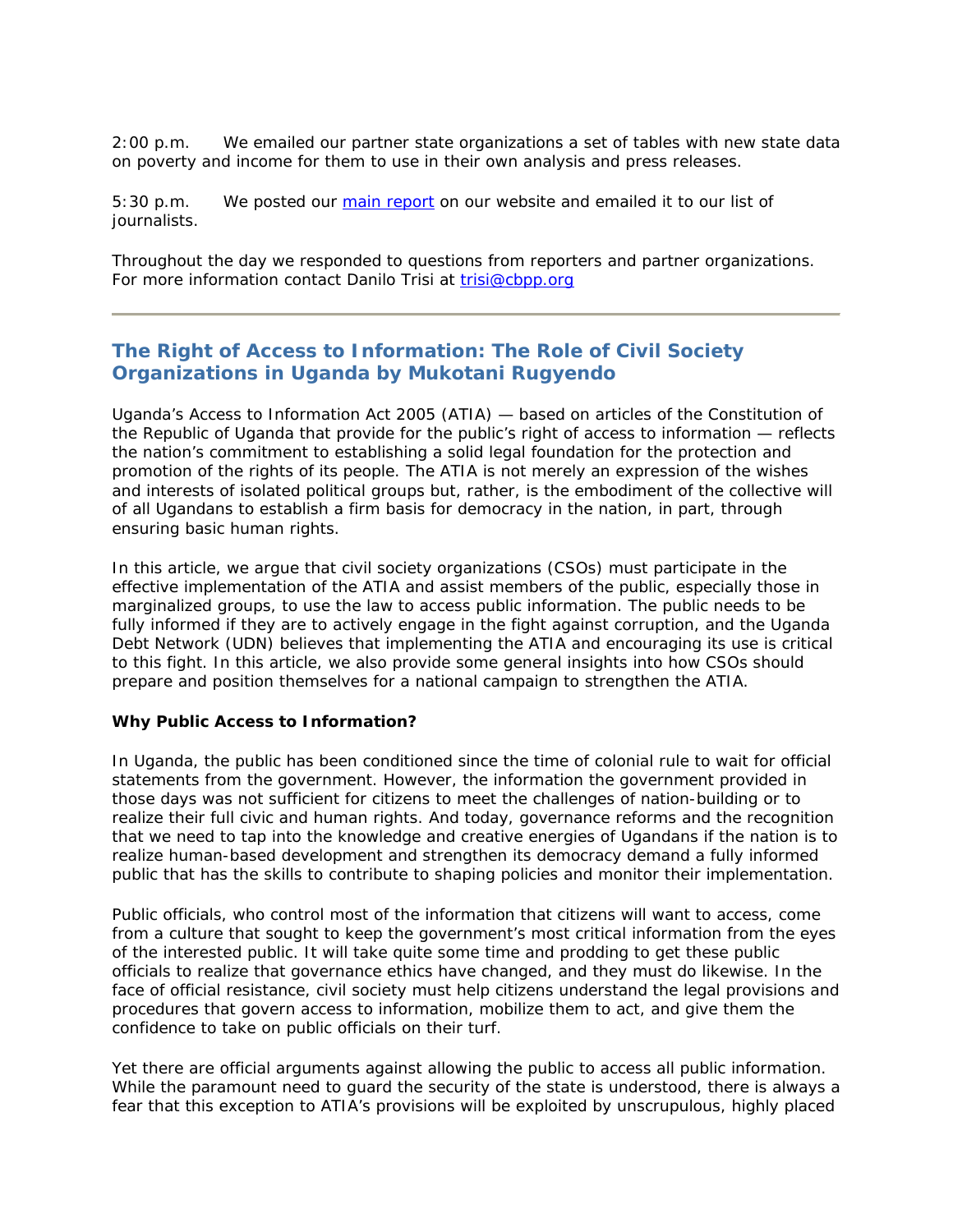politicians and public officials in order to deny the public information that would expose corruption or government actions that erode citizens' human, civil and political rights. The same can be said of the exception relating to information of commercial interest. For while a legal business entity may need to protect information crucial to its operations, the public interest can be compromised seriously if evidence of manipulation and influence peddling in public contract tenders or tax evasion is withheld. Already, these concerns on the need for more transparency are being raised in the exploitation of oil in the Lake Albert region.

#### **Access to Information and the Fight against Corruption**

The biggest challenge civil society currently faces is to effectively apply the ATIA and other relevant laws to the fight against corruption. Once the Act becomes operational, citizens will have the right to go into any public office and seek information that has been hitherto hidden in "confidential" and "official" files. This right will give CSOs the chance to gather enough credible information about allegations of corruption to back up their advocacy and anti-corruption campaigns.

It is also our view that increased access to information will enable the media to better inform the public about misuse of public resources and corruption through a greater ability to undertake more thorough research. This enhanced capacity of the media to support their reports with credible evidence will contribute to a nationwide consensus on the need to eliminate government vice.

For the past seven years, the UDN has been running community-based monitoring programs that exemplify the kind of public participation and engagement that will benefit from increased citizen access to information. It has been said that the policy of decentralization, which devolved implementation for poverty-reduction programs from the national to the district and sub-county levels, brought about the decentralization of corruption. In order to address this, the UDN has worked in 11 districts with communitybased monitors who examine on a continuous basis the quality of service delivery under the Poverty Action Fund (PAF). In eight of the districts, the monitors also produce weekly radio programs in their local languages on which they give reasons for problems they have identified in service delivery and ask local government officials to come on the radio talk show and explain to the public how they will address these problems.

#### **CSOs and the Campaign to Strengthen the ATIA**

In Uganda, the interest of CSOs in the issue of access to information is derived from Article 38(2) of the Constitution, which states, "Every Ugandan has a right to participate in peaceful activities to influence the policies of Government through civic organizations." This very important provision gives civil society a mandate to participate, and we must make the public aware of it. It is said that rights are not given on a silver platter — even when a right is established by the Constitution, some interested manipulators might try to deny it. Only a fully conscious public can ensure that the right is protected.

So far, efforts to sustain a campaign to strengthen the public's access to information have been spearheaded by a few CSOs, most notably Human Rights Network and Foundation for Human Rights Initiative. These two organizations have continuously engaged the Ministry of Information and National Guidance and the Office of the First Parliamentary Counsel to expedite the process of drafting and approving the regulations needed to operationalize the ATIA and to hold workshops to prepare the public officials who will be responsible for helping the public access information.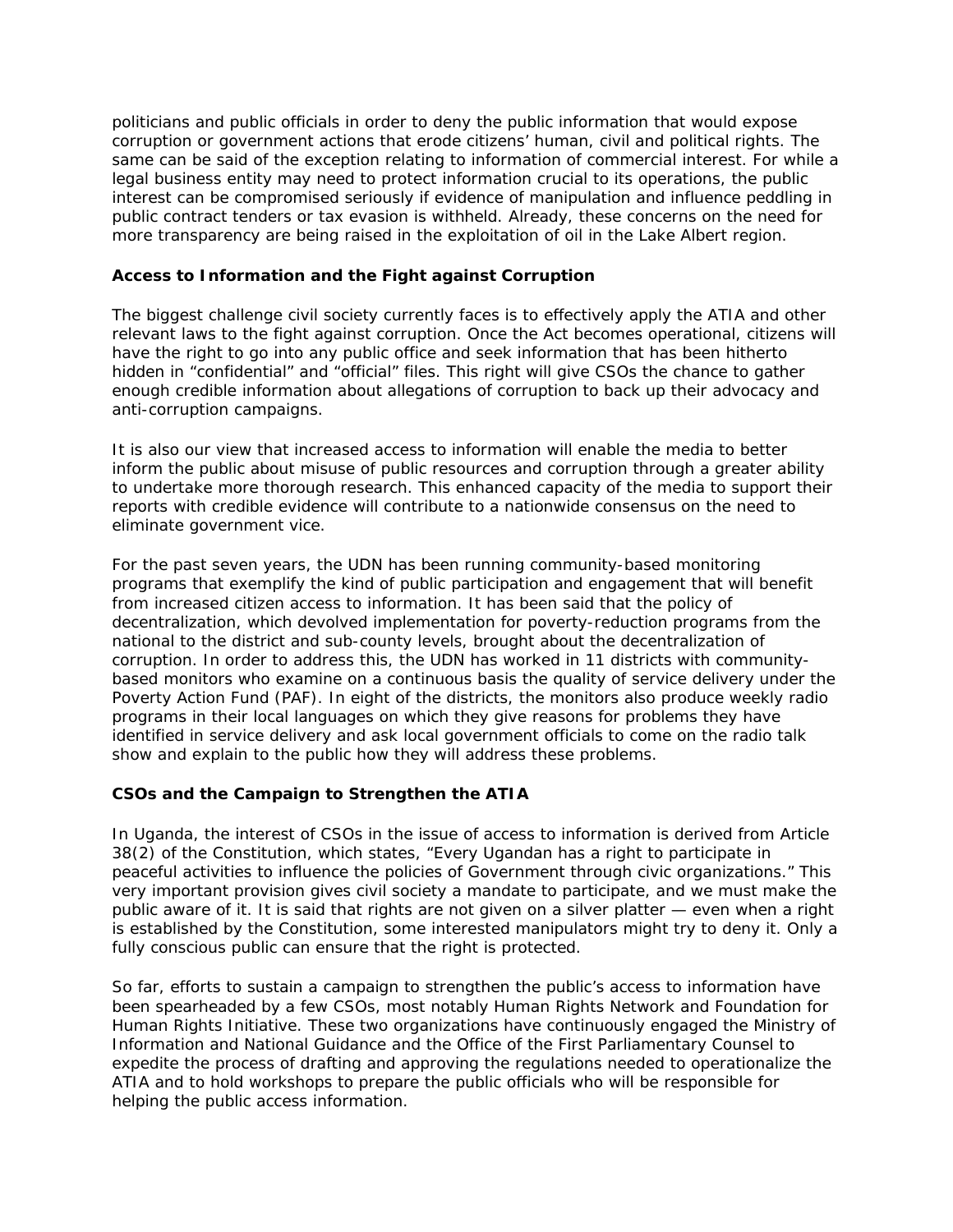Given the nature of the task at hand and its importance to all Ugandans' rights and interests, more CSOs need to play more active roles in the campaign and open new operational fronts to supplement the efforts of those already engaged. At the same time, civil society needs to bring the media on board fully and help them to understand how civil society's interest in this issue corresponds to the media's — and ultimately the public interest. Any effort to advocate and campaign on this and related issues will benefit greatly from increased partnership between civil society and the media.

We enjoin CSOs to seize the opportunities offered by the Access to Information Act 2005. To do so, they will need to get down to the grassroots and work with marginalized communities with a view to empowering them with knowledge, skills and general confidence, so that the people will be ready and motivated to face public officials and seek information on a whole range of issues that affect their lives.

For more information on the UDN's efforts to fully implement the Access to Information Act 2005, contact Mukotani Rugyendo at [mrugyendo@udn.or.ug](mailto:mrugyendo@udn.or.ug).

## **Right of Access to Information: The Atlanta Declaration and Plan of Action by Laura Neuman**

In July former U.S. President Jimmy Carter forwarded the *Atlanta Declaration and Plan of Action for the Advancement of the Right to Information* to all heads of state and leaders of the major international organizations and financial institutions. Through personalized messages to every leader, President Carter urged them to ensure the right of access to information and its implementation and enforcement.

The *Atlanta Declaration and Plan of Action* is the product of the Carter Center's International Conference on the Right to Public Information, held Feb. 27-29, 2008, in Atlanta, Georgia. The conference gathered more than 125 participants from 40 countries, representing all the major stakeholder groups, including governments, civil society, international organizations and financial institutions, the private sector, donors and scholars. Participants reflected on the advancements and lessons learned in the field of access to information during the past decade and critically examined the emerging issues. At the conclusion of the conference, a draft *Atlanta Declaration and Plan of Action* was circulated to participants and debated. In the following weeks, more than 60 participants contributed to the final document.

The *Atlanta Declaration and Plan of Action* serves as a framework for advancing the right of access to information, asserting that it is fundamental to dignity, equity and peace with justice. It further states that a lack of access to information disproportionately affects the poor, women and other vulnerable and marginalized societies. It calls on all states and intergovernmental organizations to enact legislation and instruments for the exercise, full implementation and effective enforcement of this right and it encourages all stakeholders to take concrete steps to establish, develop, protect and promote the right of access to information.

The *Atlanta Declaration and Plan of Action* calls for all levels of government, national and sub-national, to establish access to information laws that respect several specific tenets, including the following: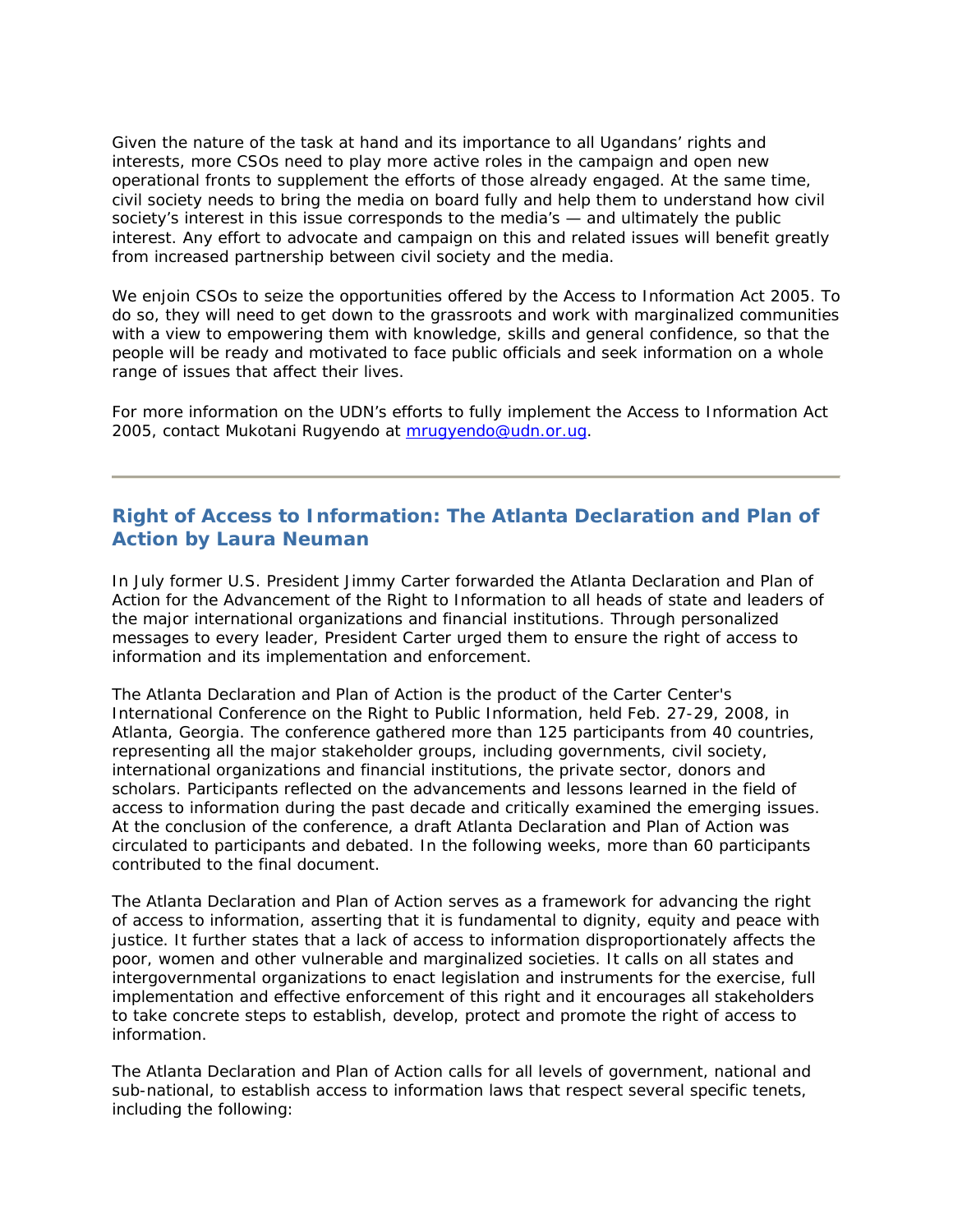- Access to information is the rule; secrecy is the exception
- The right of access to information should apply to all branches of government (including the executive, judicial and legislative bodies, as well as autonomous organs) at all levels (federal, central, regional and local) and to all divisions of the international bodies listed above
- The right of access to information should extend to non-state actors under the conditions enumerated in principle 5 below
- The right of access to information should include a right to request and receive information, and a positive obligation on public institutions to disseminate information related to their core function
- The right to request information is independent of a personal interest in that information, and there should never be a need to provide a justification or reason

In addition to President Carter's own efforts to disseminate the *Atlanta Declaration and Plan of Action*, he encouraged all participants to distribute it amongst fellow colleagues, post information on their own websites and blogs, and contribute to newspaper articles. The *Atlanta Declaration and Plan of Action* also has been presented at a number of conferences and meetings. Notably, stakeholders are beginning to implement the action points, and the Carter Center is monitoring these efforts and pursuing follow-up where appropriate. The Carter Center team hopes that the *Atlanta Declaration and Plan of Action*  will continue to be embraced as a tool by advocates, governments, and international financial institutions in the near future, such as in the World Bank's upcoming review of its internal information disclosure policy.

After nearly a decade of working on issues around access to information, the conference marked an important milestone in the Carter Center's work. The Center valued the importance of gathering the community of practice to delve into some of the most complex topics. Most importantly, the conference provided a moment for the community of practice to collectively pause in its work and think about an agenda for the future.

For more information about the conference, visit the Carter Center's Access to Information Project's website at: [www.cartercenter.org/accesstoinformation.html](http://www.cartercenter.org/accesstoinformation.html). The *Atlanta Declaration and Plan of Action* is available online in Spanish, French, and Chinese, as are briefing materials from the conference.

For any questions, please contact Laura Neuman, assistant director of the Americas Program and Access to Information Project Manager at (404) 420-5146 or via e-mail at [lneuman@emory.edu.](mailto:lneuman@emory.edu)

### **UNIFEM Videos on the Impact of Gender Budgets in Bolivia and Morocco**

The United Nations Development Fund for Women (UNIFEM) in cooperation with other organizations in developing countries has created videos on the impact of gender sensitive budgets.

In Bolivia, UNIFEM organized a series of workshops in Cochabamba to teach women how to seek government funding for projects that can benefit them. Women looked at the city budget and learned where government money comes from, how it is distributed and what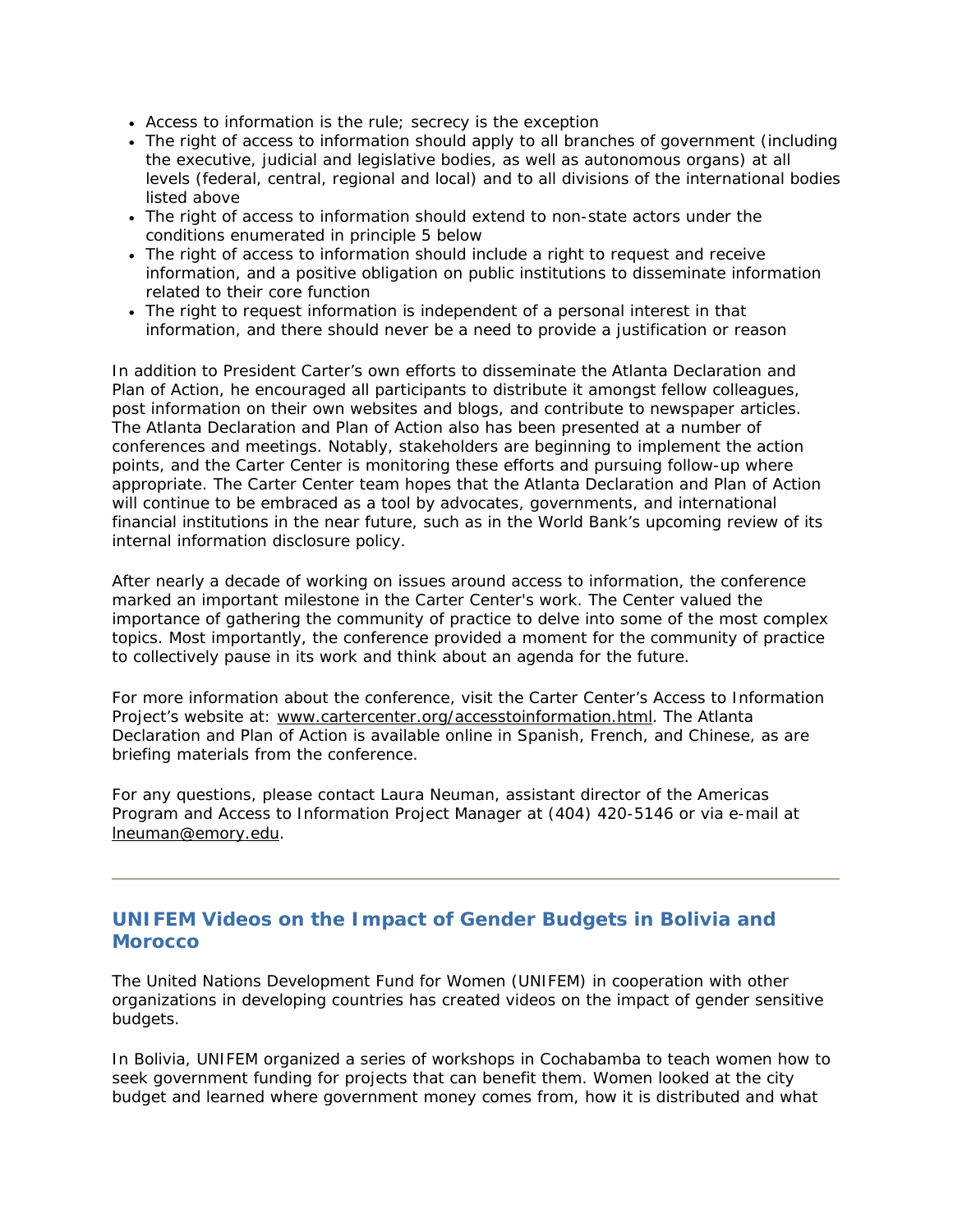strategies to use in applying for funds. The workshops helped the women envision what they can do for themselves and helped them better understand what kinds of demands they can make on their own government. The video shows the women talking about their participation in gender-sensitive budget initiatives and illustrates examples of the work of UNIFEM in coordination with a municipality in Cochabamba. To see the video go to: <http://www.unifem.org/resources/audiovideo/detail.php?VideoID=7>

In Morocco, UNIFEM worked with the government to create a more tailored approach to budgeting that can have a more effective and immediate impact. The video talks about the importance of addressing the needs of women and girls, and how this brings benefits to the entire community. It also discusses some of the changes introduced by the Finance Ministry of Morocco to develop both gender-responsive and results-oriented budget reform. To see the video, go to: <http://www.unifem.org/resources/audiovideo/detail.php?VideoID=6>

## **Assessment Finds Earthquake Recovery Efforts in Pakistan Fail to Reach Targets**

Independent researchers at the Lahore University of Management Science released a report titled *Ruins to Recovery* that assesses 18 months of reconstruction and recovery efforts following the October 8, 2005, earthquake in Pakistan. The report, which is based on currently available data on the first half of the planned three-year recovery effort, reveals that the Earthquake Reconstruction and Rehabilitation Authority (ERRA) has not met its targets in a single sector, "despite having sufficient donor funds at hand."

Former President Pervez Musharraf had guaranteed transparency and accountability during the reconstruction and rehabilitation, but *Ruins to Recovery* reports that "such promises were false" and highlights the lack of fiscal disclosure and transparency for the recovery effort. In the housing sector, the research finds that the ERRA has misreported progress and that the disbursement figures do not correspond to the work completed. For example, the report calls for an inquiry into a possible fiscal irregularity of up to US\$ 37.3 million related to the rehabilitation and reconstruction of houses damaged or destroyed by the earthquake — a significant discrepancy, given that only 51 percent of the 600,000 affected houses have been reconstructed.

The education sector, with US\$ 340 million in donor commitments, has met only 6.5 percent of its 18-month reconstruction target of 2,335 schools. According to the report, only 152 schools have been completed, and an additional 787 are under construction. The complete repair and reconstruction of the 5,334 schools and colleges damaged or destroyed by the earthquake is to be accomplished over a three-year period.

In the health sector, 34 health facilities have been built during the same period, which represents only 15 percent of the targeted number. Other areas in which targets have not been met include the rehabilitation of road networks and water and sanitation infrastructure, power generation and livelihood recovery.

Dr. Sarah Zaidi, director of Earthquake Budget Project, an independent initiative to monitor the recovery, explained that "in keeping with President Musharraf's and Former Prime Minister Shaukat Aziz's promises of transparency and accountability, an independent citizen's audit of reconstruction assistance should be carried out." Zaidi added that "all accounts — budgets, disbursements and expenditures — should be available to the public in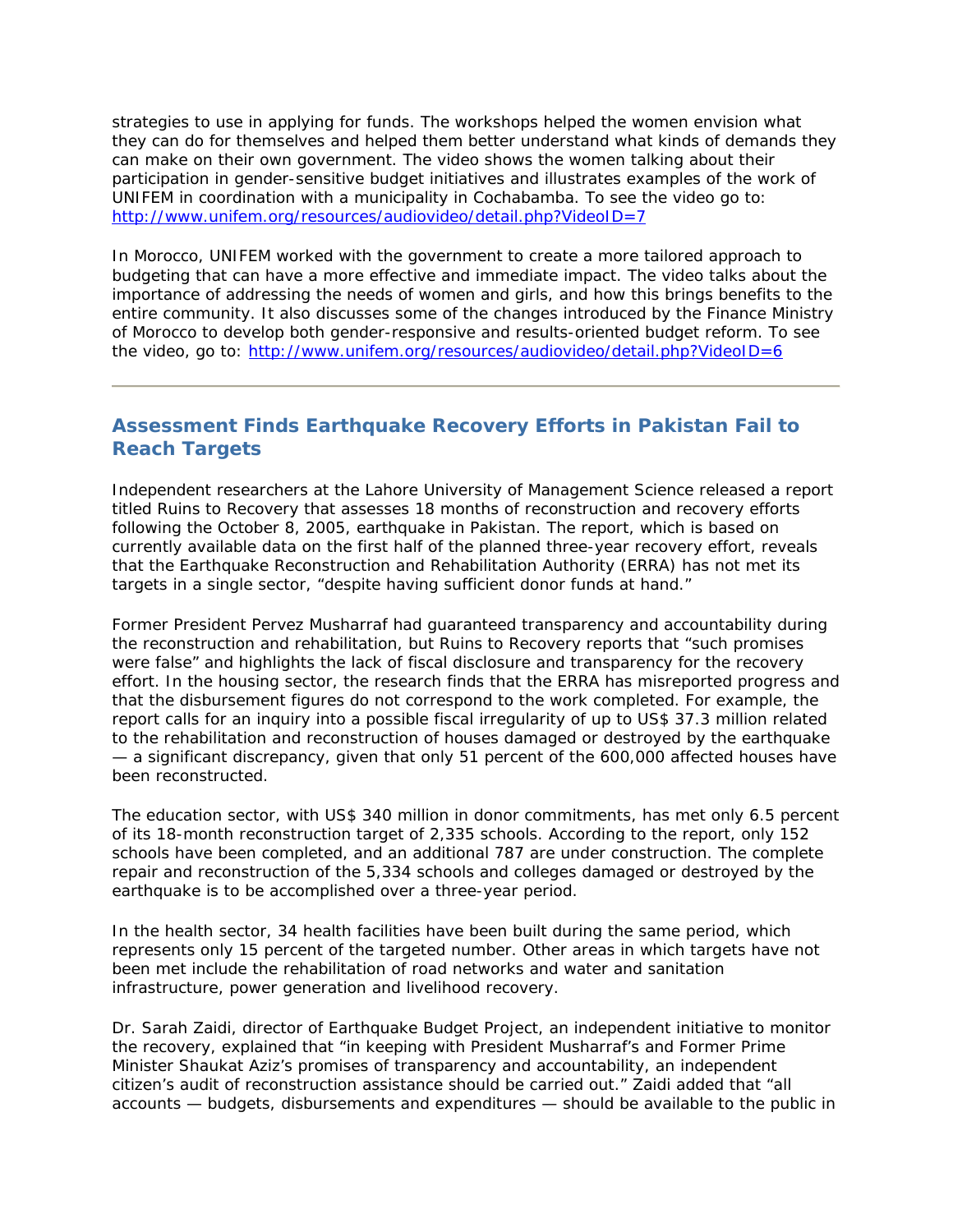a manner that reconstruction progress can be measured and bottlenecks identified and effectively addressed."

To read the detailed findings in *Ruins to Recovery*, go to:<http://www.risepak.com/ebp>.

## **Study Links IMF Programs to Worse Tuberculosis Outcomes in Post-Communist Countries**

A recent study by David Stuckler and colleagues from the University of Cambridge and Yale University finds that International Monetary Fund (IMF) loans to post-communist countries were associated with increased tuberculosis incidence, prevalence and mortality rates of 13.9 percent, 13.2 percent and 16.6 percent, respectively. The same report shows that each additional year of participation in an IMF program was linked to a 4.1 percent increase in tuberculosis mortality rates, and each 1 percent increase in IMF lending was associated with a 0.9 percent increase in tuberculosis mortality rates.

On the other hand, the researchers estimated that exiting IMF programs is associated with a 30.7 percent decrease in tuberculosis mortality rates. The study findings indicate that IMF lending did not appear to be a response to worsened health outcomes but, rather, precipitated them. In contrast, non-IMF lending programs were found to be associated with decreased tuberculosis mortality rates.

In an effort to explain the association between IMF loans and the increase in TB mortality rates, the researchers used a separate set of models that suggest that IMF programs are associated with an 8 percent decrease in government spending, a 7 percent drop in doctors per capita and lower coverage of TB control. Although these findings suggest that IMF loans lead to cutbacks related to TB control, the study concludes that future research "should attempt to examine how IMF programs may have related to other non-tuberculosis-related health outcomes."

To read the full article that appeared in the July 2008 issue of Open Access from PLoS Medicine, go to: <http://www.plos.org/press/plme-05-07-stuckler.pdf>.

## **Participatory Budgeting in Porto Allegre by the Sustainable Development Department/Latin American and the Caribbean Region of the World Bank**

The report *Toward a More Inclusive and Effective Participatory Budget in Porto Alegre* was published by the World Bank in response to a request made by the Municipality of Porto Alegre, capital city of the southern Brazilian state of Rio Grande do Sul. The municipality asked the Bank to focus on five key concerns:

- How can the quality of participation in the Participatory Budgets (PB) be improved?
- How can the interface between the PB and municipal fiscal management be strengthened?
- How can the capacity of the PB to monitor budget execution be improved?
- How can a more coherent system of social accountability in the city be established, improving the articulation between the PB and different participatory fora?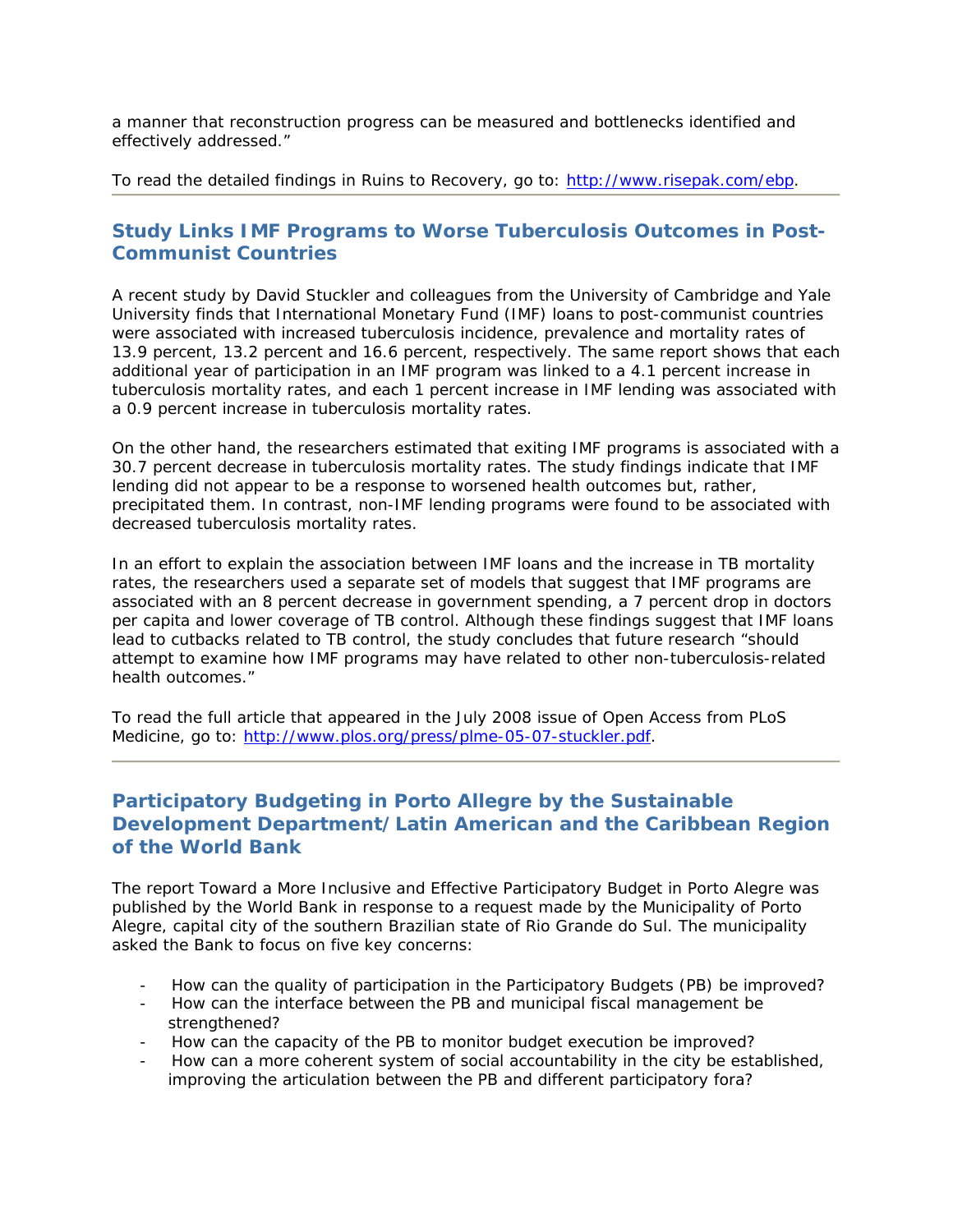- What are the social and fiscal impacts of PB?

This [report](http://www-wds.worldbank.org/external/default/WDSContentServer/WDSP/IB/2008/03/05/000333037_20080305014411/Rendered/PDF/401440v10ER0P01sclosed0March0302008.pdf) presents a substantive assessment of the current challenges faced by participatory budgeting in Porto Alegre, evaluates its fiscal and social impacts, and provides recommendations to improve the process.

## **Right to Food and Government Budgets Discussed in Workshop by Robert Valencia**

The International Human Rights Internship Program (IHRIP) organized a workshop on the right to food and government budgets on June 9-12, 2008, in Washington, D.C. Sponsored by the Food and Agriculture Organization (FAO), this workshop is the second of a project that intends to produce a guide for CSOs and government institutions on how to use budget work in order to advance the right to food.

The participants at the first workshop, which was held in October 2007, developed a draft methodology to integrate budget work into right-to-food research, analysis and advocacy. In the months between the two workshops, three country teams tested the methodology, including the Centro Internacional para Investigaciones en Derechos Humanos (CIIDH) from Guatemala and Argentina's Asociación Civil por la Igualdad y la Justicia (ACIJ). In addition, groups such as the Philippines' ESCR Asia and the Uganda Debt Network collaborated on a project that analyzed the design and implementation of an agricultural extension service program.

Economist Frank Mischler, from FAO's Economic and Social Department, explained that the group literally began from scratch and had a "hard time getting its head around complicated issues that don't match: budget analysis and the right to food." Despite the different attempts to understand and explain how budget analysis could be a powerful tool for promoting the right to food, Mischler believed that the group produced "a very logical structure of the guide."

CIIDH's Ricardo Zepeda, who serves as a coordinator in the economic rights area, noted that the draft guide would help analyze public policies at the micro and macro level. "The macro level deals with the definition of policies in the medium and long term," Zepeda said. He also added that during the formulation of the budget all sectors compete with one another to become a priority. This means of priority setting is reflected in budget trends over the four-year presidential terms, which show the "levels of attention" that the government has given each sector. This provides an opportunity for CSOs to use comparative analysis to advocate for or against policies.

Zepeda underscored the possibility of a "micro" analysis to examine the impact of applied budget policies. Such an analysis could look at how public funds are being used; these expenditures may be for isolated programs that are not linked to a comprehensive longterm strategy. A "micro" analysis could evaluate the effectiveness of public spending. This "micro" analysis would allow CSOs to use new methodologies, such as social auditing to empower public participation in policy decision-making and promote transparency.

ACIJ's Martin Sigal offered several reasons for the high value this draft guide. "First of all, it will show in a direct and practical manner the close relationship that can be established between budgets and human rights," Sigal said, "and secondly, it will allow those who are curious about this type of work to have tools to take the first steps." Sigal mentioned that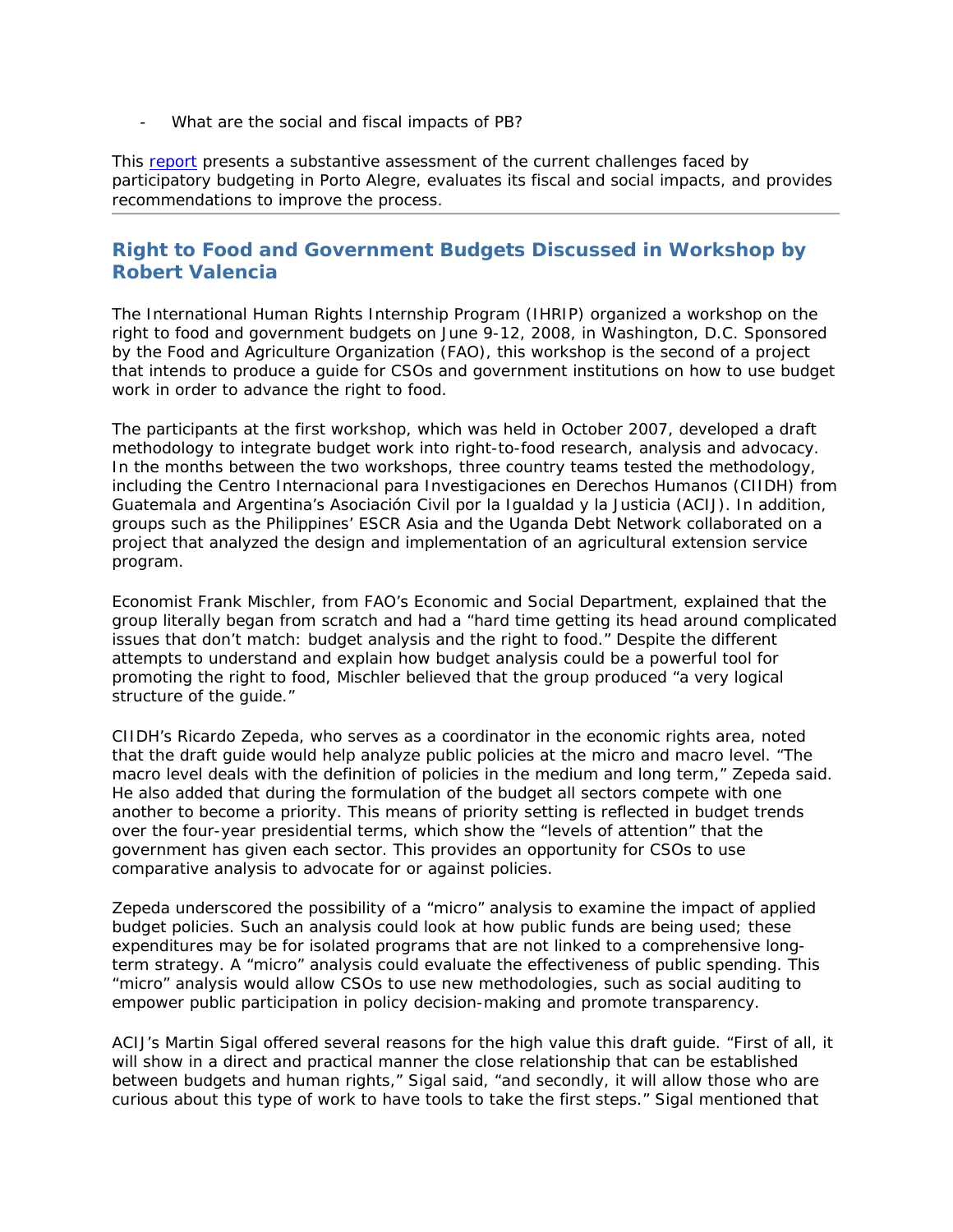the most important point about this guide is that experts on either human rights or budget issues can find common ground through it.

"The organization I work for is dedicated to analyzing budgets as another tool to control policies in light of human rights compliance," Sigal said. "Hence, with this guide it's possible to check if all the political speeches are backed up with actions and also, to identify inconsistencies and erroneous priorities."

Zepeda said that participating in the workshop allowed him to examine the transparency of the policy-making process in Guatemala by talking to citizens and visiting communities. He explained that his research sparked debate in Guatemala about the relevance of a program named "Vaso de Leche" (Glass of Milk). "I happened to be part of the debate and identified some flaws in this program. We contributed to the end of this program in order to start a new one and, even though it is not completely to our liking, it captures our concerns that the new program will reach the areas that needed the most."

IHRIP is currently revising the guide's draft text in light of the discussions and suggestions offered at the June meeting. Following the comments on the revised draft by the workshop's participants, FAO will publish and disseminate the guide by the end of 2008. For more information about the guide and copy requests, please contact Ann Blyberg at [ablyberg@iie.org](mailto:ablyberg@iie.org) or Frank Mischler at [Frank.Mischler@fao.org.](mailto:Frank.Mischler@fao.org)

## **Public Expenditure Tracking Conference in Azerbaijan**

In July the Center for Economic and Social Development (CESD) held the final conference on the Promoting and Advocating for Community Participation in Public Expenditure Tracking Project. The meeting was held at the U.S. Embassy in Baku and was attended by government officials, international organizations, donors, NGOs, think tanks and the media.

The project included three-day workshops that took place in the cities of Salyan, Shamkir and Terter. Their main purpose was "to explain to end beneficiaries how government appropriates and distributes funds to provide healthcare services to residents in rural areas and to provide local citizens with the necessary information and tools to hold local officials accountable for healthcare spending practices," said Dr. Vugar Bayramov, chairman of CESD. During the workshops, participants discussed different methods to track health expenditures and looked at examples of ways community members can track public expenditures.

CESD has organized quarterly meetings with community members to help them conduct public expenditure tracking and expects to continue monitoring their progress.

For more information, go to: [http://www.cesd.az.](http://www.cesd.az/)

### **West African CSOs Participated in a Budget Advocacy Workshop**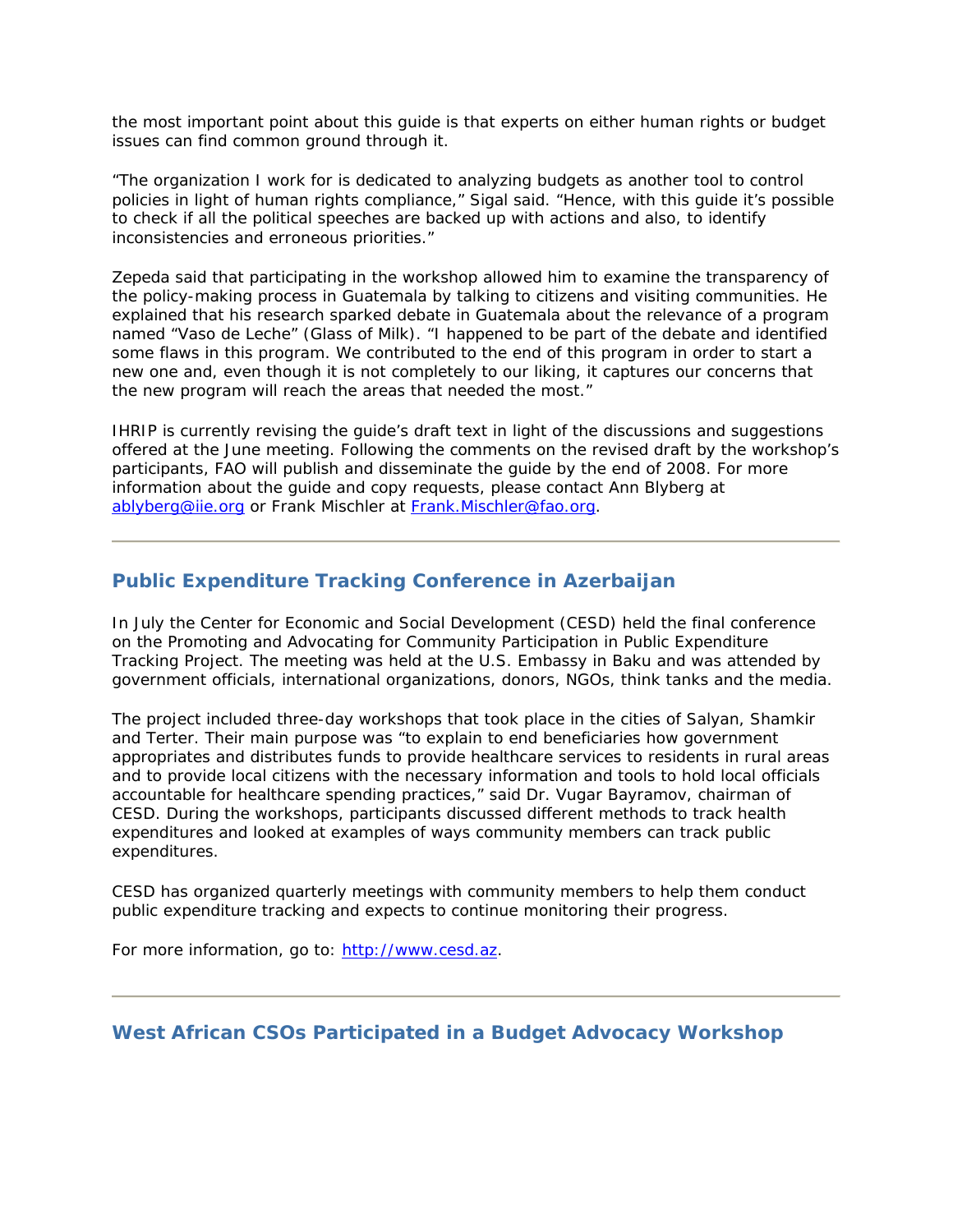In July the Civil Society Legislative Advocacy Centre (CISLAC) organized a two-day session on budget advocacy in Abuja, Nigeria. Supported by ActionAid International, the event hosted more than 20 participants from CSOs in Gambia, Senegal, Sierra Leone and Nigeria.

Awaul Musa, executive director of CISLAC, delivered a welcome address with a goodwill message from Hussaini Abdu, ActionAid's governance coordinator for Africa. Participants made presentations on the role of CSOs in the budget process across the West African subregion and the relevance of further regional participation in the formulation and execution of budgets.

Participants observed that the budget plays an important role in the planning and control of the economic activities in any modern state; there is a common trend across West African countries of corruption and mismanagement of resources by public officials; many civil society actors lack the capacity to engage in the budget process; and it is difficult for CSOs to have access to parliaments, despite the global campaign to increase mutual interaction.

The participants offered many recommendations, including calls for regular interaction among CSOs engaged in budget advocacy in West Africa and greater training opportunities for these groups. In other recommendations, the participants encouraged CSOs to step up their efforts to engage their respective national parliaments in the budget process and to advocate for fiscal responsibility legislation.

The session concluded with a call on other CSOs and donors to provide similar forums that will help create synergies at the regional level in order to enhance public participation and civic education on good governance in West Africa.

To learn more about CISLAC, go to: <http://www.cislacnigeria.org/>

### **Job Opportunity**

HakiElimu, a leading Tanzanian NGO working to ensure the right to education, is seeking to fill a budget analysis advisor position. Qualified candidates will have experience in the field of civil society budget work. The budget analysis advisor will be based in Dar es Salaam, Tanzania, forming part of the Policy Analysis and Advocacy Unit of HakiElimu. Salary is commensurate with experience, and the position will be defined on a one year contract, subject to renewal. Please send your CV to Elizabeth Missokia, executive director of HakiElimu, at [ed@hakielimu.org.](mailto:ed@hakielimu.org) To learn more click [here](http://www.internationalbudget.org/HakiElimuJOB.doc).

#### **New IBP Staff**

The IBP is pleased to introduce three new staff members. In June 2008 Gary Hawes and Delaine McCullough joined the IBP. Gary is the associate director and is responsible, in collaboration with the IBP management team, for developing, refining, and implementing organizational management systems, as well as overseeing IBP's relations with the donor community. He will play an active role in the Partnership Initiative's learning agenda, as well. Delaine joined the IBP as communications manager and oversees the partnership's print and electronic communications and manages media relations. Thokozile Madonko joined the staff in September 2008 and will be based at the IBP Cape Town office. As a